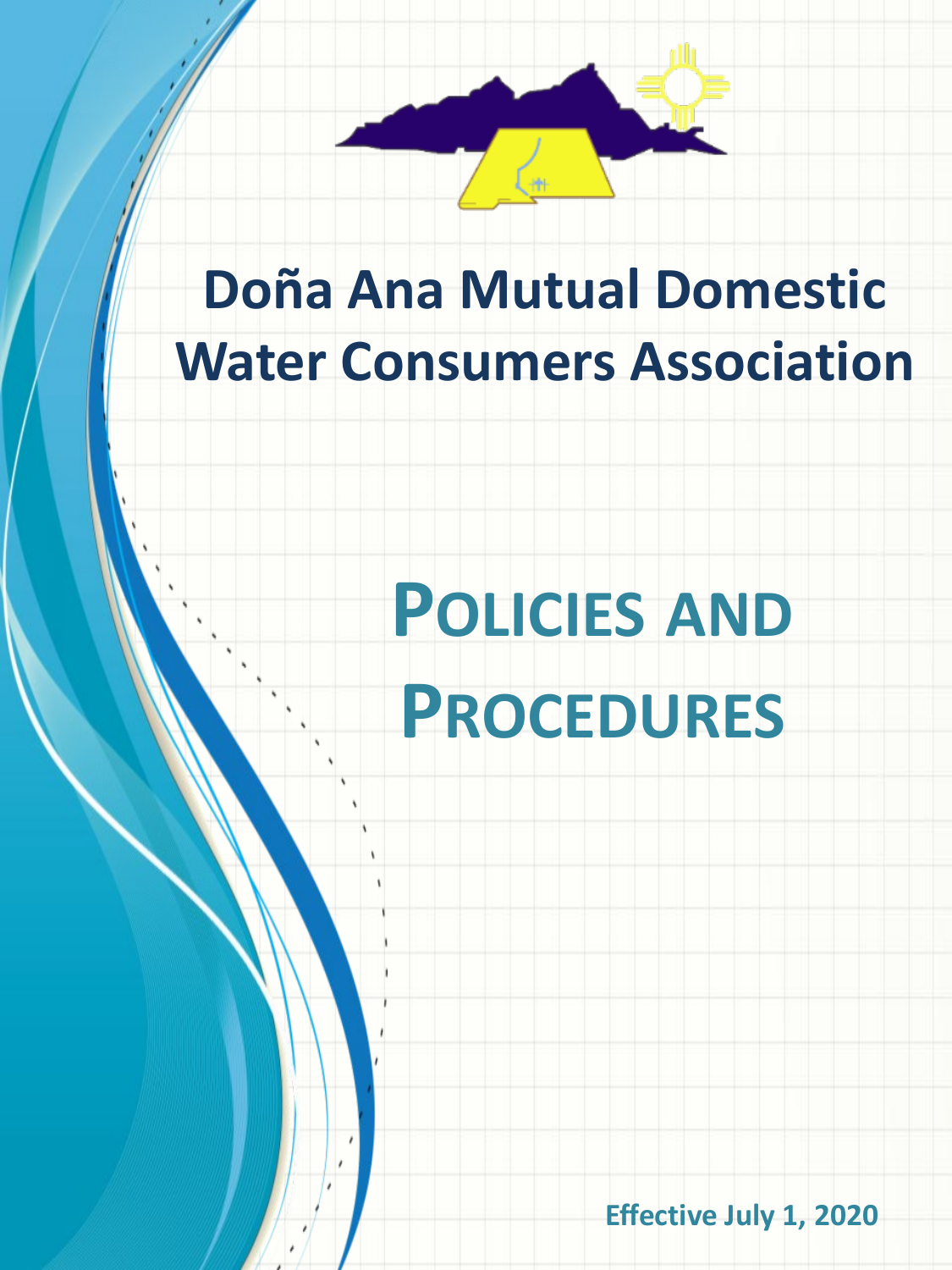**Approval Date:** June 4, 2020<br>**Effective Date:** July 1, 2020<br>**Resolution No:** 2020-10

## **TABLE OF CONTENTS**

| APPLICATION, BILLING, AND PAYMENT FOR SERVICE 11<br><b>TERMS AND CONDITIONS FOR NEW WATER SERVICE CONNECTION33</b> |  |
|--------------------------------------------------------------------------------------------------------------------|--|
|                                                                                                                    |  |
|                                                                                                                    |  |
|                                                                                                                    |  |
|                                                                                                                    |  |
|                                                                                                                    |  |
|                                                                                                                    |  |
|                                                                                                                    |  |
|                                                                                                                    |  |
|                                                                                                                    |  |
|                                                                                                                    |  |
|                                                                                                                    |  |
|                                                                                                                    |  |
|                                                                                                                    |  |
|                                                                                                                    |  |
|                                                                                                                    |  |
|                                                                                                                    |  |
|                                                                                                                    |  |
|                                                                                                                    |  |
|                                                                                                                    |  |
|                                                                                                                    |  |
|                                                                                                                    |  |
|                                                                                                                    |  |
|                                                                                                                    |  |
|                                                                                                                    |  |
|                                                                                                                    |  |
|                                                                                                                    |  |
|                                                                                                                    |  |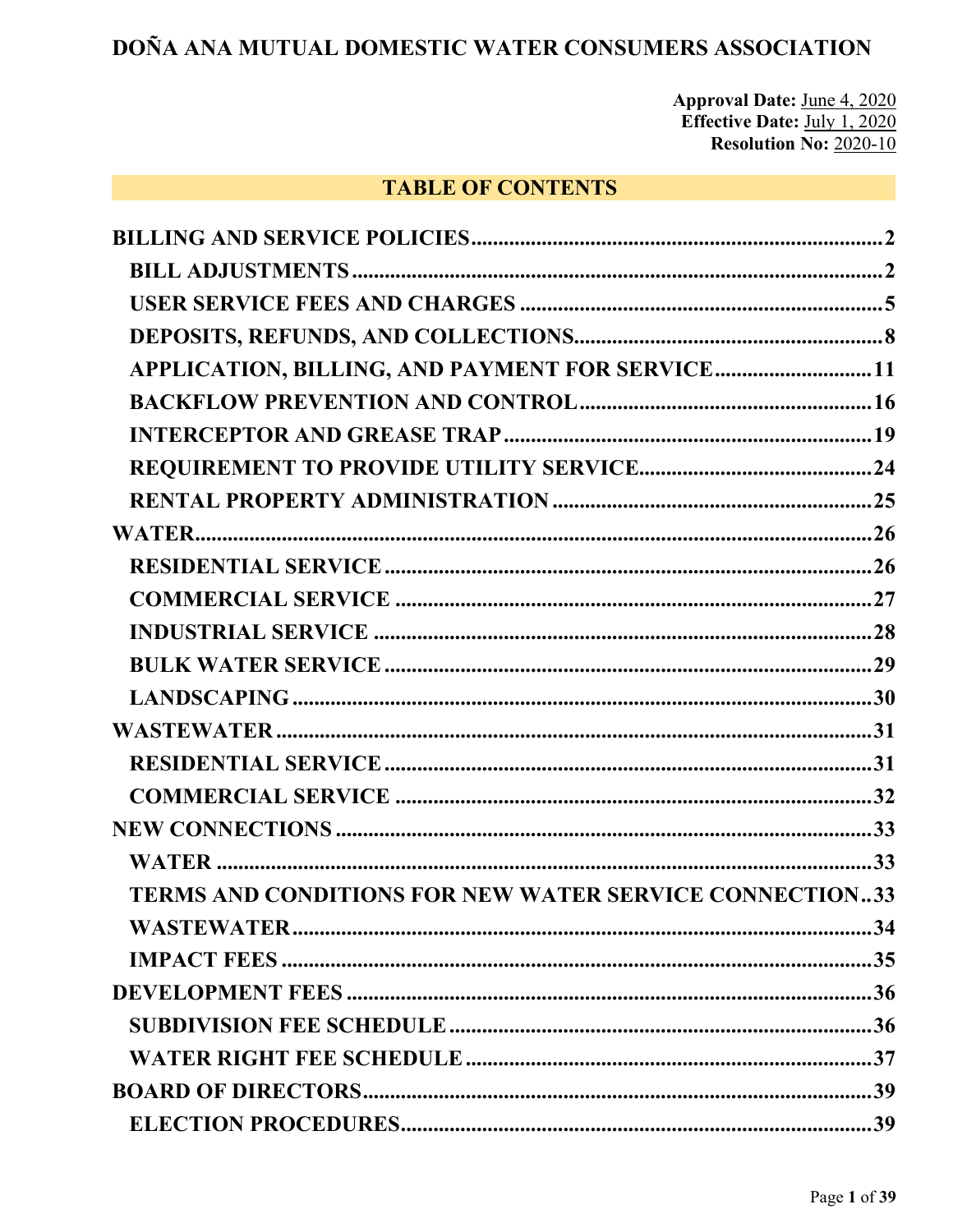**Approval Date:** June 4, 2020 **Effective Date:** July 1, 2020 **Resolution No:** 2020-10

## <span id="page-2-0"></span>**BILLING AND SERVICE POLICIES BILL ADJUSTMENTS**

<span id="page-2-1"></span>Adjustment of a utility bill must be requested by the user by contacting Doña Ana MDWCA Customer Service to initiate the evaluation and processing of a bill adjustment. Adjustments involving documented extenuating circumstances, exceeding the standard twelve (12) month period for retroactive billing or refund adjustments are defined as non-standard adjustments, and may be considered and applied at the discretion of the Executive Director. Adjustments to utility billing will be considered and/or assessed for the following conditions:

## **METERED SERVICE ERROR**

Where a user has been overcharged or undercharged for metered service due to a reading or billing error, the period to be retroactively billed or refunded shall not exceed three (3) months.

Where the user believes that the water meter is not functioning properly, the user may request a meter test be conducted **only** after a data log has been performed on the meter. Should the meter test show the meter to be accurate, a service charge will be applied as provided in Doña Ana MDWCA User Service Fees and Charges schedule.

*It is the user's responsibility to maintain their lines and to remediate any leaks that occur on the user's side of the outlet of the meter.*

## **WASTEWATER ADJUSTMENTS**

Wastewater discharge billing volume for residential service is updated yearly using the Winter Quarter Average (WQA) calculation based on potable water consumption measured in the billing months of December, January, and February, and becomes effective on the April 1<sup>st</sup> bill.

In the event a potable water leak affects the WQA calculation, the user must notify Customer Service within (3) months of the affected wastewater billing. A request for a billing adjustment beyond the notification deadline will not be processed. The adjustment will be applied to the applicable billing months that were initially billed based on the affected WQA calculation.

In the event a user's meter is found not to register, or to register more than three percent (3%) slow, Doña Ana MDWCA will bill the user for the undercharge based on an average billing, if this estimated undercharge amount exceeds \$100.00. The bill will be computed based on an estimate of the user's consumption during the prior month in the same season or on the consumption in the same period of prior years that were not affected by the meter failure.

## **UNMETERED/UNBILLED SERVICE ERROR**

Where a user has not been billed, undercharged, or overcharged for applicable utility service (water and wastewater), the period to be retroactively billed or refunded shall not exceed three (3) months when metered data is available. Where metered data is not available, estimated consumption based on similar type utility service will be the basis of estimating volumetric amounts.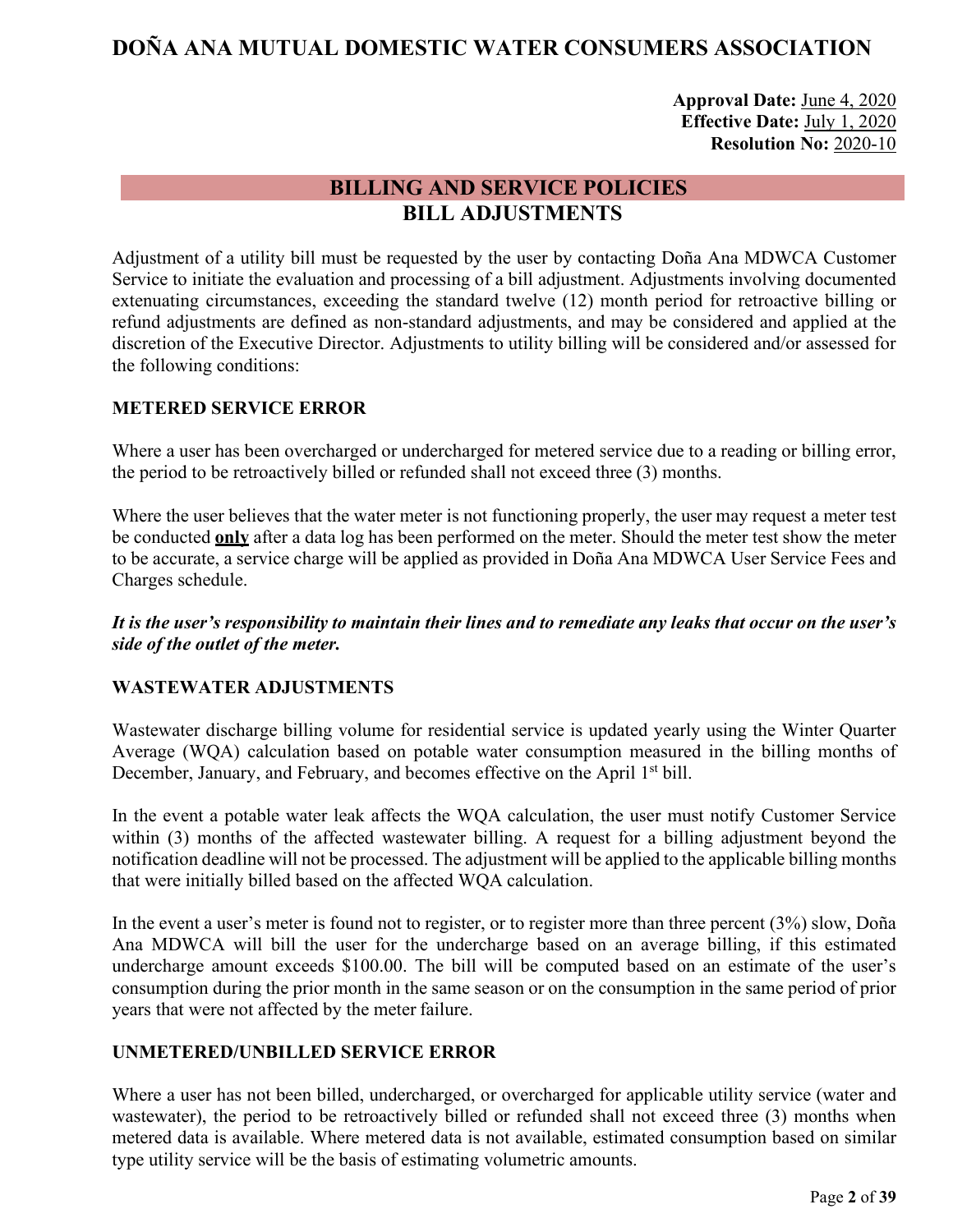## **Approval Date:** June 4, 2020 **Effective Date:** July 1, 2020 **Resolution No:** 2020-10

#### **THEFT OF SERVICE**

Doña Ana MDWCA shall have the right to disconnect or refuse to connect or reconnect any utility service where there is evidence that theft of utility service (i.e. illegal water or wastewater connection) has occurred, Doña Ana MDWCA will retroactively bill, and collect any underpayment or nonpayment of charges. The applicable period to assess charges shall commence from the date it can be reasonably established the theft began to the date in which the underpayment or non-payment was discovered and initially established. All underpayments or non-payments shall become immediately due. Users committing theft of utility service will be subject to legal action.

#### **METER TAMPERING, DAMAGE AND/OR THEFT OF METERING OR MONITORING EQUIPMENT**

Doña Ana MDWCA shall have the right to disconnect or refuse to connect or reconnect any utility service where there is evidence that Doña Ana MDWCA metering or monitoring devices have been tampered with, damaged or stolen. Doña Ana MDWCA shall immediately disconnect the water meter and assess the user \$300.00 per meter for tampering, damaging and/or theft of equipment. The tampering, damage and or theft assessment shall be paid in full and any delinquent balance paid before service is reactivated or reconnected.

Meter tampering, damage and/or theft of metering or monitoring equipment is defined as, but not limited to:

- meter lock broken
- curb stop damaged or broken
- register damaged or disconnected
- meter lock removed
- meter broken
- meter stolen
- unauthorized connection inserted or connected to the system
- damage and/or theft of automated meter reading (AMR) device, or cutting or disconnecting AMR cable from meter

#### **LEAK ADJUSTMENT POLICY**

The Association's leak adjustment program provides for payment of water bills up to \$1,000 during a covered period resulting from a leak. Each user will be automatically billed a monthly fee for each meter covered under this program policy, but each user has the **option to opt out**. The program will cover only the 'cost of water' associated with a leak, once a year, for up to \$1,000 (normal/average usage remains the obligation of the user). For leaks resulting in water bills over \$1,000, Doña Ana MDWCA will allow payment arrangements for the amount exceeding \$1,000. Those who choose to not participate in the program will be eligible for payment arrangements. Upon discovering and correcting a leak, a participating user must call the Doña Ana MDWCA ServLine phone number, report the leak, and tell them the amount of the bill. Doña Ana MDWCA will calculate the average/normal bill for the identified period of the leak – up to three months - and discount the water bill up to \$1,000 above the value of the average or normal monthly bill (for that user). Evidence of repair must be provided to Doña Ana MDWCA. This payment coverage is available on a rolling 12-month basis – for example, a leak is reported on June 2nd, an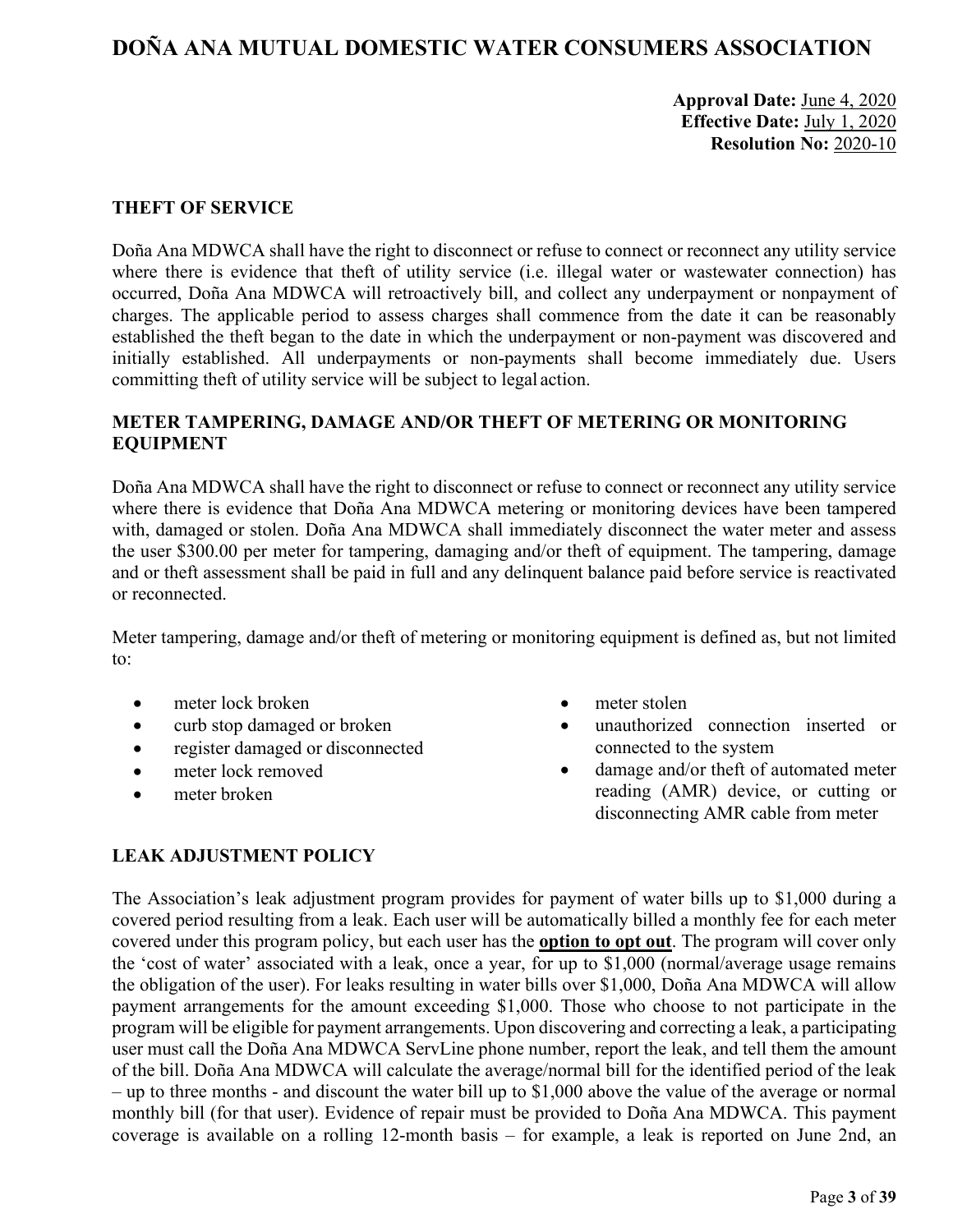**Approval Date:** June 4, 2020 **Effective Date:** July 1, 2020 **Resolution No:** 2020-10

adjustment will be provided, and the user is not eligible for another leak adjustment until June 2nd of the following year.

## *This program is only available to users with a meter up to 2 inches. All meters over 2 inches are eligible for payment arrangements but not adjustment.*

#### **PAYMENT ARRANGEMENTS**

Occasionally, a water leak that is undiscovered by the customer/user results in unusually high-water use and an unusually high-water bill from the Association. The Association understands that this situation makes it difficult for a regular customer and user of the Association to pay the entire bill in one month. Below are the approved payment arrangements that staff can follow when dealing with this type of situation. Association staff must determine that the water leak is not the responsibility of the Association because it did not occur as a result of the failure of Association equipment or the actions of Association employees. Association staff will determine that the user is unable to pay the bill in a single month. If the undiscovered leak occurs over multiple billing cycles, then those bills will be combined to determine the total bill.

| <b>Total Bill</b> | <b>Monthly Payment Plan</b> |
|-------------------|-----------------------------|
|                   |                             |
|                   |                             |
|                   |                             |
|                   |                             |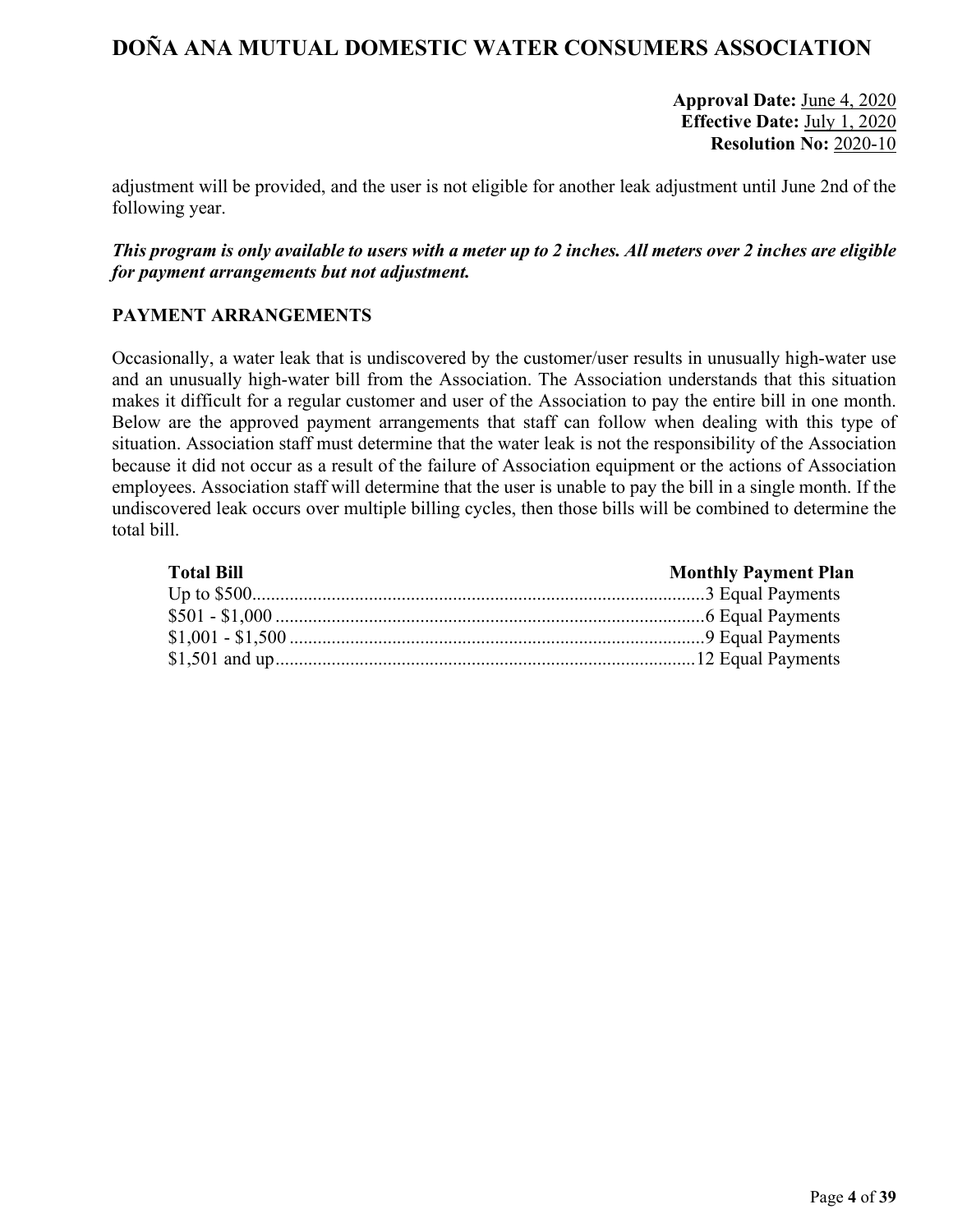**Approval Date:** June 4, 2020 **Effective Date:** July 1, 2020 **Resolution No:** 2020-10

## **BILLING AND SERVICE POLICIES USER SERVICE FEES AND CHARGES**

#### <span id="page-5-0"></span>**USER SERVICE FEES**

#### **Applicability:**

New Service Activation: User request for utility service(s) to establish, process and activate new utility account.

Service Deactivation: User request provided in writing to deactivate utility service account.

Account Record Name Change: Account name change on an existing utility service account requested by the user in writing due to and with proof of marriage, death of spouse, or divorce.

Delinquent Account Service Deactivation: Deactivation (shut off) of utility services due to non-payment ofservice.

Delinquent Account Service Activation: Activation of a utility service account that has been shut off due to non-payment of service. Utility service will not be reactivated until all balances in arrears have been paid in full or other financial arrangements have been agreed to by Doña Ana MDWCA Executive Director and the user. Only when a delinquent user has made financial arrangements for their account will service be scheduled for activation.

Field Service Activation: The dispatch of field service technicians to physically activate or deactivate utility services. Field service activation is fulfilled by service orders submitted at least one business day in advance. Service orders submitted will normally be scheduled for completion the following business day, Monday through Friday, during regular business hours, 8:00 a.m. to 5:00 p.m., excluding holidays. However, from time to time, seasonal demand for service activations and other field service work may extend the following business day service order activation timeline by two (2) to three (3) days.

Utility service accounts will be charged applicable fees and taxes for the following services, plus the monthly access charge for all months elapsed during the period of temporary deactivation, if any:

| New Service Application                                                              |
|--------------------------------------------------------------------------------------|
|                                                                                      |
| <b>Account Record Name Change</b>                                                    |
| Record Name Change request will be processed as a courtesy at no charge to the user. |
| New Account or Account Service Activation                                            |
| Field Service Processing Fee for each transaction requiring the dispatch of Field    |
|                                                                                      |

#### Delinquent Account Reactivation

Reactivation Processing Fee for each separate transaction requiring dispatch of Field Service personnel to activate an account after deactivating an account for non-payment,pertransaction\$35.00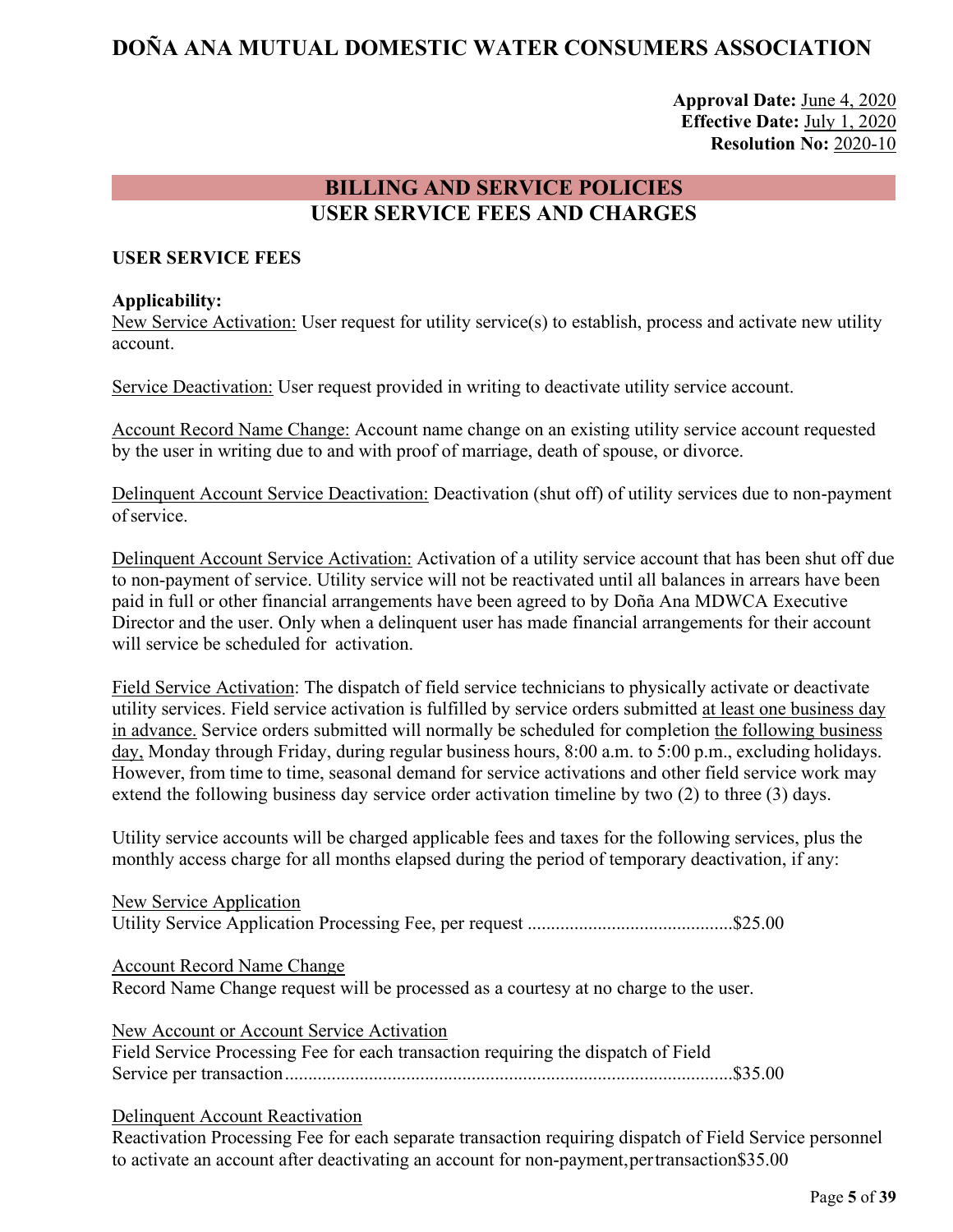## **Approval Date:** June 4, 2020 **Effective Date:** July 1, 2020 **Resolution No:** 2020-10

Service Orders submitted for processing the above listed services requiring the dispatch of field service personnel are normally scheduled for following day completion during regular business hours Monday through Friday, 8:00 a.m. to 5:00 p.m., excluding holidays, and subject to seasonal demands as identified above.

#### Same Day Field Activation Service

An additional applicable fee will be charged for same day service activation of service as requested by the user that dispatches or re-dispatches field service technicians under one of the following circumstances:

Premium Field Service Activation charge requested for same day completion within regular business hours, Monday through Friday, (except holidays), per request .............................\$60.00

#### **MISCELLANEOUS FEES**

If applicable, the following fees will be charged in addition to the User Service Fees listed above:

Late Payment Penalty Fee ............................................................................. 10% per month Accounts in arrears will be assessed a late payment penalty fee before credits are applied.

Non-Payment Fee........................................................................................................\$35.00 A nonpayment fee plus applicable taxes will be charged per delinquent account if not brought current by the 21st of the following month. If service is deactivated (shutoff) for non-payment, a Field Service Processing Fee will be charged to activate service.

Bank Returned Items Fee............................................................................................\$35.00 Any payment returned for insufficient or uncollectible funds will be subject to a Bank Returned Items Fee. Payment of the insufficient or uncollectible funds and the Bank Returned Items Fee may be made with cash, cashier's check(s), credit/debit card(s), or money order(s). Utility account may be subject to deactivation (shutoff) due to delinquency. Upon the occurrence of two bank returned items within one twelve (12) month period, payment will be required in the form of cash, cashier's check(s) or money order(s).

Stop Payment Fee .......................................................................................................\$35.00 Checks returned due to a stop payment request will be subject to a Stop Payment Fee. Payment of the check and the Stop Payment Fee must be made with cash, cashier's check(s), or money order(s). Utility accounts may be subject to deactivation (shutoff) due to delinquency.

Data Logging Fee ........................................................................................................\$50.00 A data logging fee plus all applicable taxes will be charged when a user requests a data log of their water meter, which will document the hourly water usage for the past 90 days.

Meter Testing Fee .......................................................................................................\$50.00 A meter testing fee per meter plus applicable taxes will be charged for user requested meter tests. There is no charge if the meter is tested and found to be outside metering accuracy standards. Doña Ana MDWCA bases its meter accuracy testing on a third-party test results which follows AWWA Standards.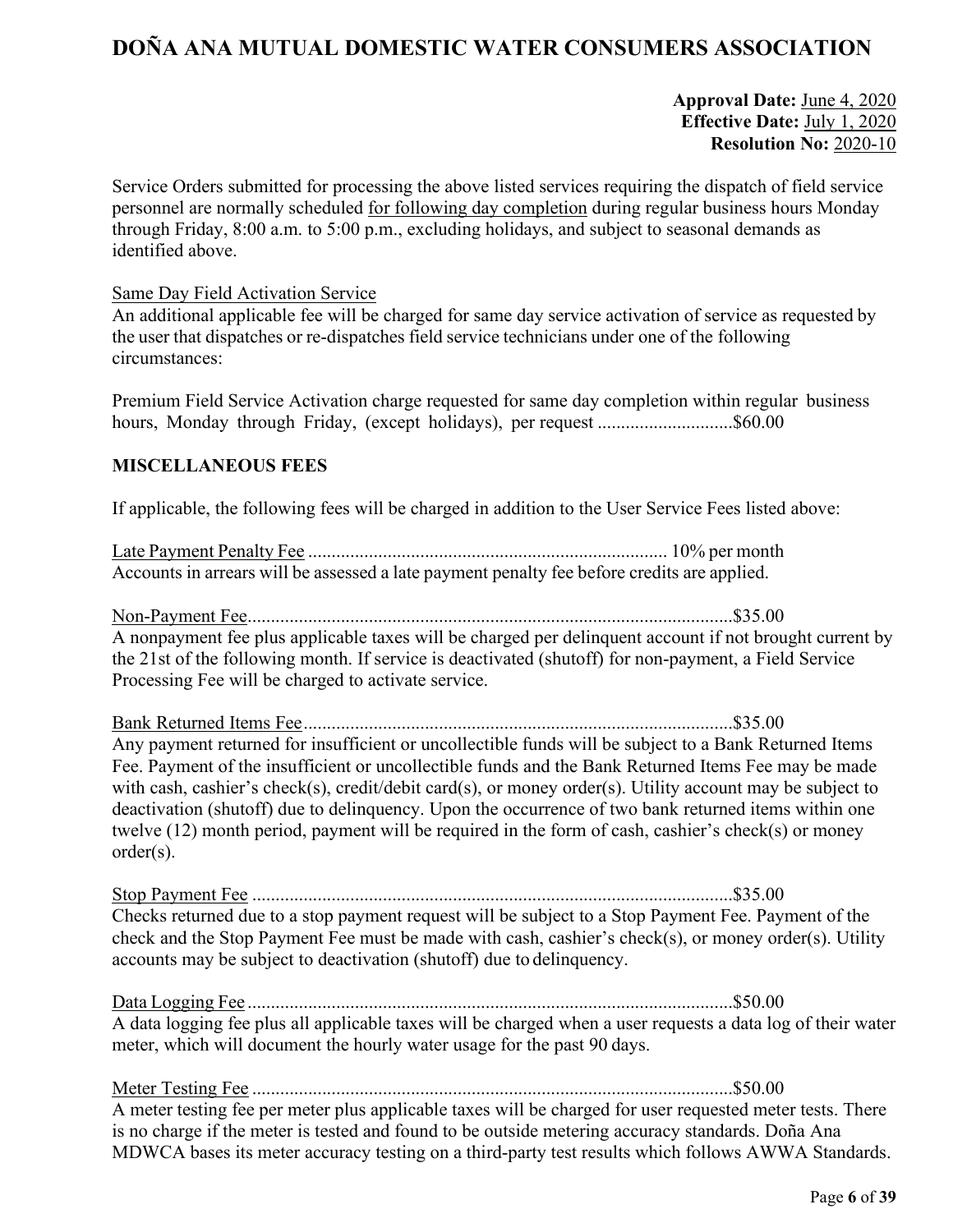**Approval Date:** June 4, 2020 **Effective Date:** July 1, 2020 **Resolution No:** 2020-10

Lien Processing Fee ...................................................................................................\$50.00 Accounts in arrears for \$500.00 or more will have a lien placed upon their property and will be assessed a Lien Processing Fee. This includes balances for Utility Service and Developmental Impact Fees.

Pulled Meter Fee .......................................................................................................\$150.00 Accounts that have been locked for 50 days or more will have all services removed from the property and a lien will be filed against the property for any outstanding balance.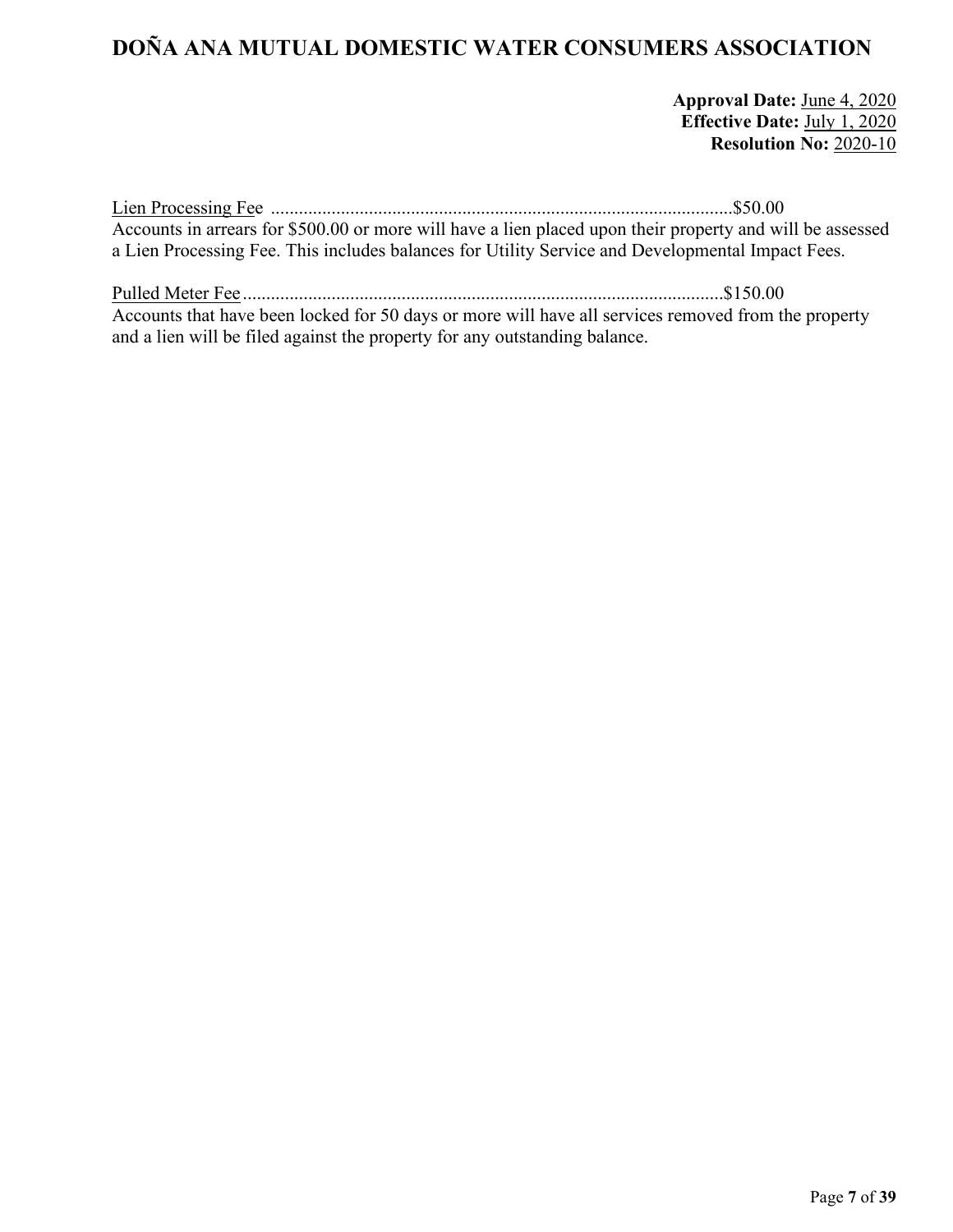**Approval Date:** June 4, 2020 **Effective Date:** July 1, 2020 **Resolution No:** 2020-10

## **BILLING AND SERVICE POLICIES DEPOSITS, REFUNDS, AND COLLECTIONS**

## <span id="page-8-0"></span>**DEPOSITS**

Requests for new utility service connections with Doña Ana MDWCA will be verified to ensure that the prospective new user does not have an unpaid Doña Ana MDWCA utility account balance from another address. Additionally, if a prospective new user was the beneficiary of Doña Ana MDWCA service at the new address or at another address, and there is a delinquent balance on the utility account at either address, the new utility service will not be established until any outstanding balances have been paid in full.

A security deposit of \$100.00 will be required for all residential accounts and \$250.00 will be required for all commercial accounts not in the name of the property owner.

Doña Ana MDWCA reserves the right to refuse any visibly altered document submitted by a user for the purpose of initiating or activating utility service and/or establishing deposit requirement.

## **WRITE OFF OF UNCOLLECTIBLE ACCOUNTS**

Doña Ana MDWCA staff will use all reasonable efforts to collect delinquent accounts including, but not limited to, filing a lien. Delinquent Doña Ana MDWCA accounts that have been uncollectable for a period of more than six (6) years may be deemed uncollectable by the Executive Director, and may remove the uncollectable utility accounts from the list of accounts receivable.

#### **INACTIVE ACCOUNTS WITH CREDIT BALANCES**

Inactive accounts with credit balances may be presumed abandoned in compliance with NMSA 1978 Section 7-8A-2(A) (13) and as amended if unclaimed by the apparent owner the account deposit or refund becomes payable, and may be disposed of in compliance with the New Mexico Uniform Unclaimed Property Act (1995) and as amended.

#### **DELINQUENT ACCOUNT COLLECTION AND PROCESSING**

When a user fails to pay their delinquent account balance, the user will be mailed a notice 30 days after the meter is locked notifying them of the potential removal of their services should the account not be brought current. The second notice will be mailed 45 days after the meter has been locked.

Even if a Third-Party contractor or bill paying agent fails to pay a delinquent utility account balance on behalf of a user, the user will be charged a nonpayment fee fifty (50) days after the initialbill.

The total amount shown as "Past Due" on the bill must be paid before 3:00 PM on the 20th of the month. Actual shutoff of utility services will be subject to availability of field service technicians to be performed the next business day following the 20th.

If ownership or stewardship of a property with an unpaid account transfers either to a realty company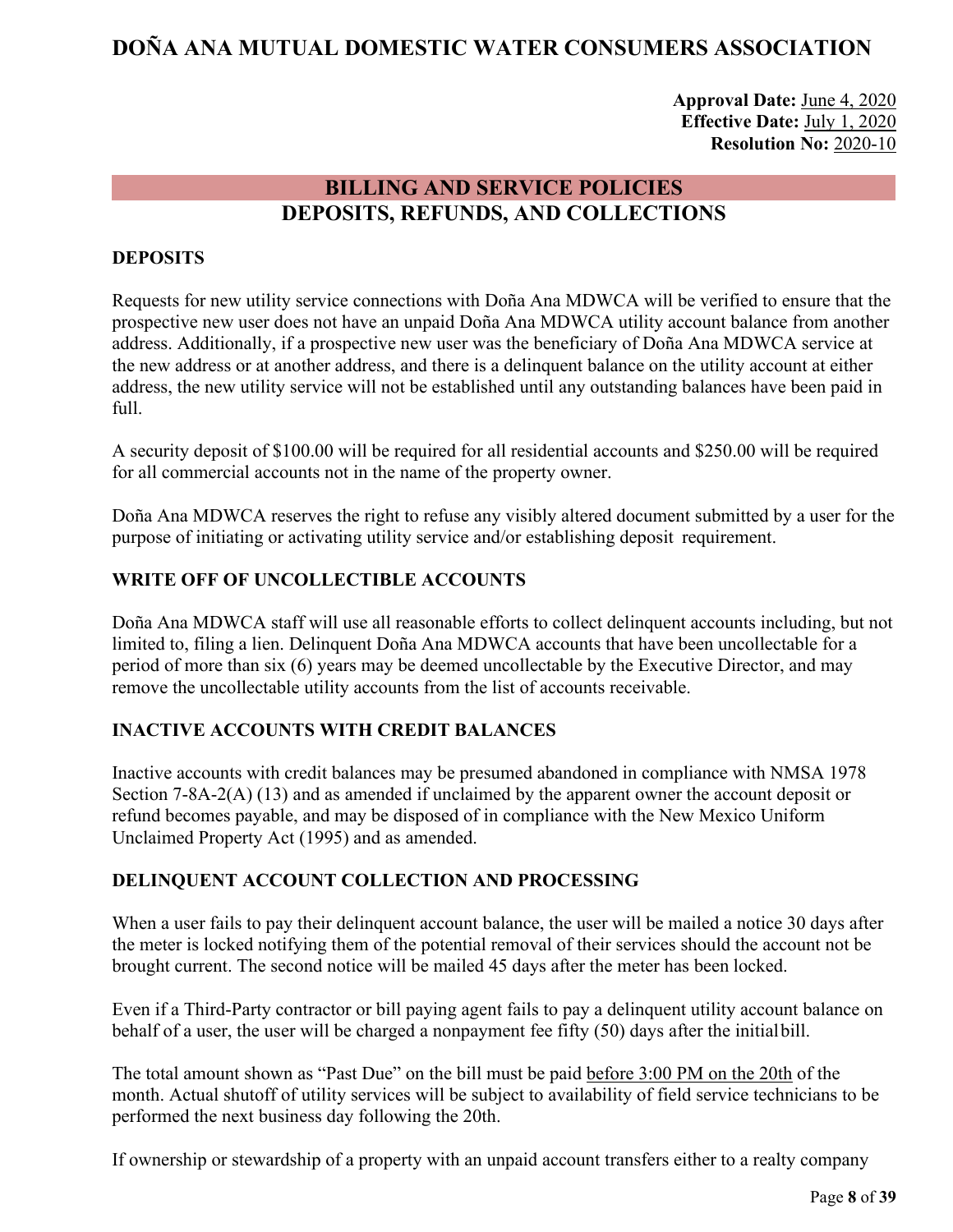## **Approval Date:** June 4, 2020 **Effective Date:** July 1, 2020 **Resolution No:** 2020-10

(temporary), or to a financial institution (as in repossession or foreclosure), services will not be restored in the name of a final purchaser of the property until all fees, penalties and assessments owed are paid in full. If the service has been locked for non-payment and remains off, or the meter has been removed, services will be restored to allow for preparation and sale of the property at the request of the realtor on behalf of the financial institution. Such service requires a \$250.00 deposit and a signed agreement by the realtor or financial institution that all fees, penalties and assessments owed shall be paid at closing or at the time of property transfer, in order for service to commence or continue in the name of the final purchaser of the property.

## **DELINQUENT ACCOUNT SETTLEMENT**

Payment Plan: In the event a user is unable to pay the delinquent balance in full, a Payment Plan may be initiated to settle a delinquent balance. The user will be required to meet with a Customer Service Representative for an account review. A Payment Plan will be developed under the following conditions and must be approved by the Executive Director:

A Payment Plan will be initiated one (1) time in a twenty-four (24) month period.

The user must pay 50% of the delinquent amount due plus all applicable fees before executing a Payment Plan. Refer to Doña Ana MDWCA User Service Fees and Charges schedule for applicable fees.

The balance of the delinquent amount may be amortized over a three (3) month installment period, and the installments will be due on the agreed upon dates stated in the Payment Plan agreement. Payment Plan terms and conditions may not be modified.

The user must pay and be current on their regular monthly billing and the Payment Plan installment.

Payment Plans will not be extended to chronically delinquent user accounts (i.e. accounts that have previously had utility services shut off for non-payment two (2) times in a twelve (12) month period).

If a user fails to comply with the Payment Plan agreement or pay their regular monthly bill, service(s) will be shut off without further notice on the next business day following the Payment Plan due date.

Delinquent Account Service Shutoff and Activation

If a user does not pay delinquent charges or make payment arrangements prior to the 21st of the month, the user's account will be charged a Nonpayment Fee. Refer to Doña Ana MDWCA User Service Fees and Charges schedule for applicable fees.

For delinquent accounts that have been shut off, activation of services will require the user to pay the entire delinquent balance, Nonpayment fee, Late Payment Penalty Fee, and Field Service Processing fees before a service order for next day or same day activation of services is submitted. Refer to Doña Ana MDWCA User Service Fees and Charges schedule for applicable fees.

Final Billing of Delinquent Accounts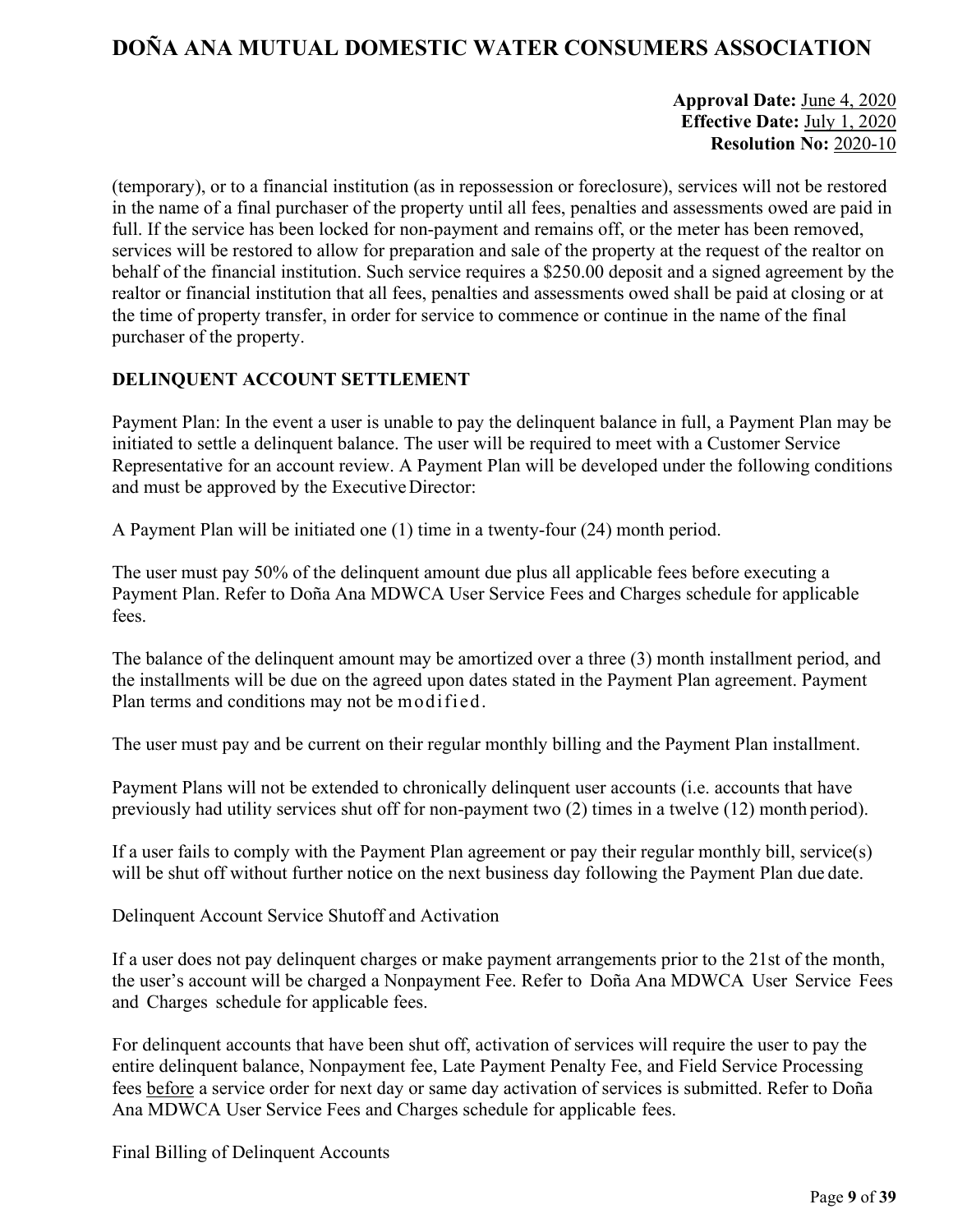**Approval Date:** June 4, 2020 **Effective Date:** July 1, 2020 **Resolution No:** 2020-10

If the user has not paid all delinquent balances approximately fifty days (50) days after the deactivation (shutoff) of utility services is performed by Field Services personnel, Doña Ana MDWCA will process a Final Bill for the account and will remove all services from the property.

Former Doña Ana MDWCA users with outstanding balances on delinquent or inactive accounts will not be eligible for service at a new address until all outstanding balances are paid in full. *All outstanding balances must be paid in full before services will be activated.*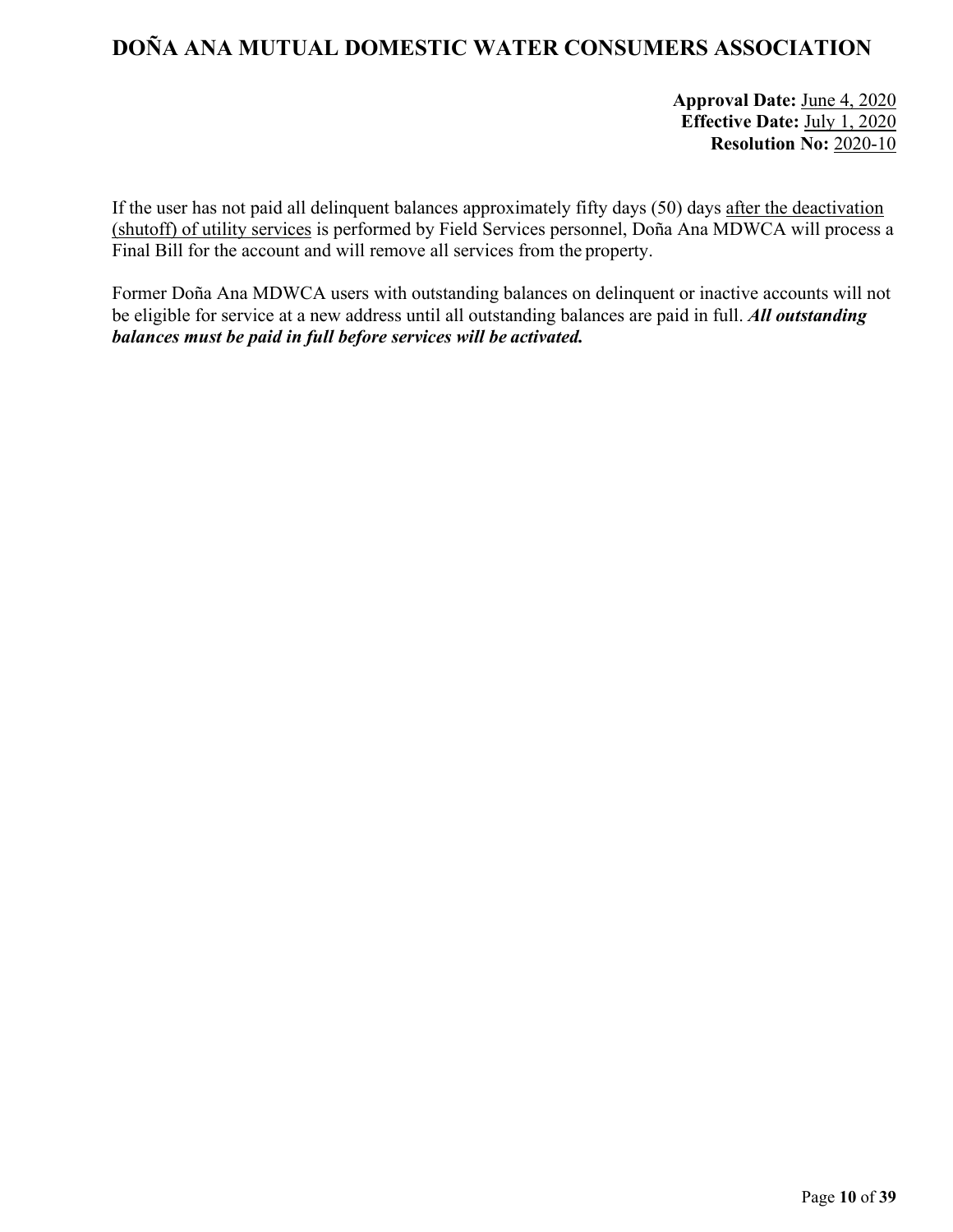**Approval Date:** June 4, 2020 **32Effective Date:** July 1, 2020 **Resolution No:** 2020-10

## **BILLING AND SERVICE POLICIES APPLICATION, BILLING, AND PAYMENT FOR SERVICE**

#### <span id="page-11-0"></span>**APPLICATION FOR UTILITY SERVICE**

A user shall be required to complete and sign a Utility Service Application in person, by mail or by acceptable electronic means of transaction (e-mail) with government issued photo identification (or photocopy), and provide a Social Security Number or another unique identifying number acceptable to staff in order for Doña Ana MDWCA to activate utility service. The user is required to prove ownership of the service address property such as a deed or authorization for use of the service address property such as a lease. All individuals listed on the ownership or lease documents shall be accountable for the payment of the utility service(s) and for fees and charges provided for service whether or not they are the user ofrecord.

#### **Terms of Service**

Doña Ana MDWCA will provide utility services only to those properties whose owners are members in accordance with Article IV of the Bylaws of the Doña Ana MDWCA.

Doña Ana MDWCA may decline, fail, or cease to furnish utility service at the service address being applied for to any person or household member in the same premises who may be in debt to the Association for any reason. A user's failure to establish identity or the inability to verify payment of past due amounts may result in denial of utility service.

In the event a user is discovered to be receiving utility service and has no Utility Service Application on record, the user shall be notified and required to immediately complete and sign an application for service and will be subject to any unbilled account processing and service activation fees as well as any unbilled utility service charges pursuant to the applicable utility service schedules and Doña Ana MDWCA Billing and Service Policies as if an application had been completed and signed.

An application for utility service will be verified to ensure that the prospective user does not have an unpaid utility account balance from another address or addressees within the Doña Ana MDWCA service area. An application for utility service will not be processed for activation until all unpaid account balance(s) are paid in full. Furthermore, in the event that an unpaid utility account balance(s) is discovered in the name of the applicant after utility service has been activated, the unpaid balance(s) will be transferred to the active service account and will be due and payable upon notice.

The user agrees to pay Doña Ana MDWCA for any damage(s) to or loss of any meter caused by the user's negligence or the negligence of their agents, employees, any member of their household, or any person on the premises. The user shall be liable for such payment whether or not the user is the owner of the service address property. The Association may discontinue utility service or deny new service to the service address until such payment ismade.

Association personnel shall have access to the user's premises for the purpose of reading meters, installing, or removing the Association's equipment and property, activating and deactivating utility service and other purposes incidental to providing utility service by the Association. In the event Doña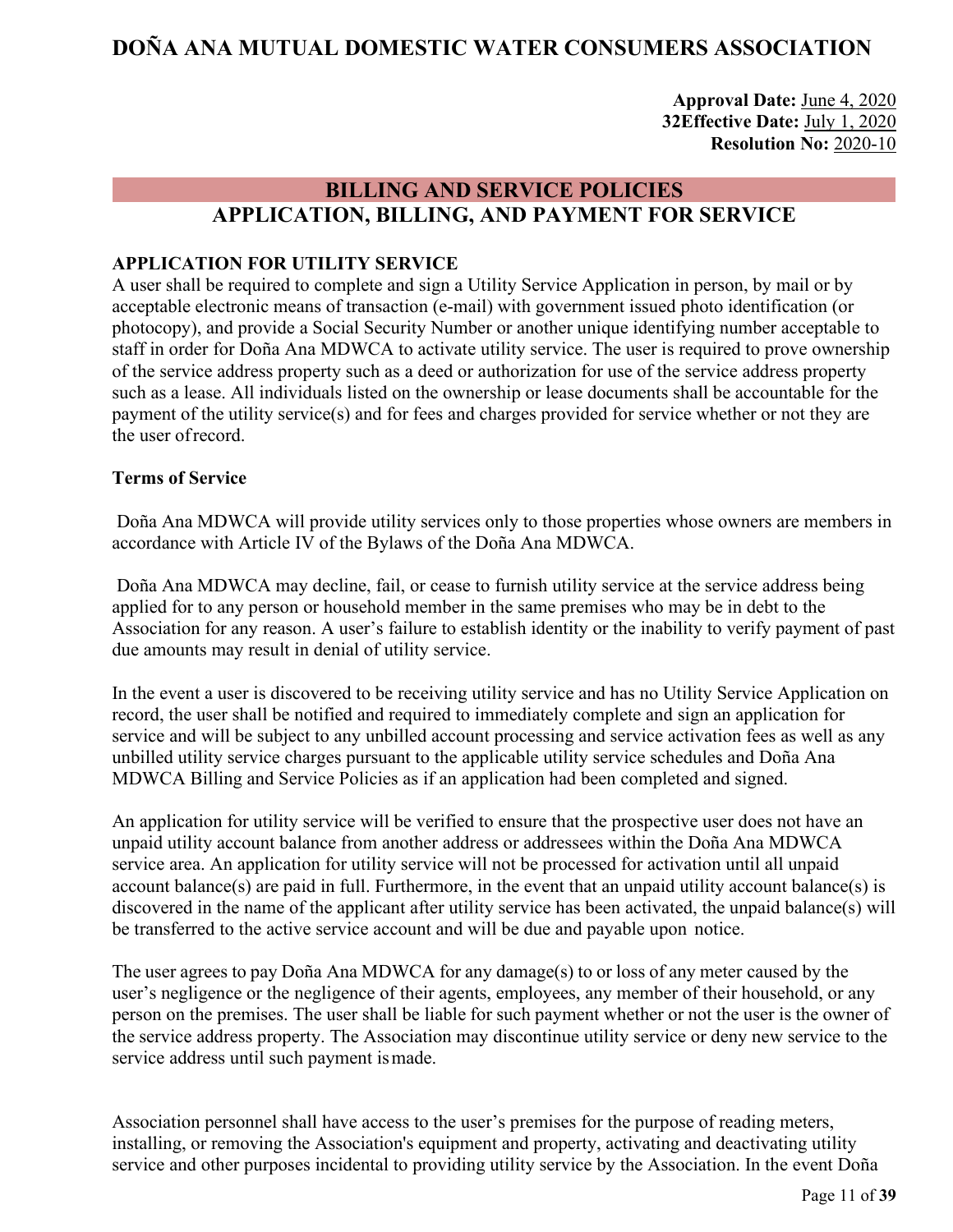## **Approval Date:** June 4, 2020 **32Effective Date:** July 1, 2020 **Resolution No:** 2020-10

Ana MDWCA personnel or authorized agents are denied access to Association equipment and/or meters for two successive months due to locked gates, obstructive vehicles, equipment, vegetation, hostile pets, and/or other impediments, Doña Ana MDWCA will notify the user by registered mail that meter(s) access has not been possible for the prior two months. If the user does not acknowledge receipt of the registered mail within a two-week period, and indicate an intention to provide access, then a notice of relocation of meter(s) will be sent and/or delivered to the user's service address. Such acknowledgment by the user shall be in writing or by calling Doña Ana MDWCA Customer Service. In approximately three to five business days Doña Ana MDWCA personnel will relocate the equipment and/or meter(s). The user will be required to connect the user owned service lines to the relocated utility service point at their own expense in order to re-initiate utility service. The user will also be responsible for all expenses incurred by the Association related to the relocation of the meter.

Doña Ana MDWCA authorized agents shall have full and unobstructed access to Doña Ana MDWCA meters and service lines for inspection purposes, meter readings, activations and service shut offs, repairs, and any other reasonable purpose. The user authorizes such agents to enter the premises to conduct official Doña Ana MDWCA business. The user also agrees that no construction will be performed over service lines or meters without prior approval from Doña Ana MDWCA.

Users shall not use utility service unless from metered water, and/or sewer connection without an account activated by an approved Utility Service Application. If it is determined that a user has obtained unmetered and/or unbilled utility service(s), Doña Ana MDWCA will retroactively bill for these services pursuant to Doña Ana MDWCA Bill Adjustments schedule.

Application for utility service is fulfilled with activation of all applicable services, pursuant to Billing and Service regulation, Sheet No. RUS-1 "Requirement to Provide Utility Service". Partial, selected activation or suspension of utility services is prohibited. If the user or the user's agent is not at the residence at the scheduled appointment time for activation of services, then the following will occur: water service will be closed and unlocked, at the meter.

Doña Ana MDWCA shall not be liable for damages caused by interruptions or fluctuations in services caused by acts of God or the public enemy, strikes, riots, diminution, or failure of supply of water or other unavoidable contingencies.

Doña Ana MDWCA is not responsible for any damage or loss which may arise from any water leak on the user's side of the metered service.

Immediate notice must be given to Doña Ana MDWCA if any leaking water is discovered.

The user must communicate their request to discontinue service(s) with Doña Ana MDWCA Customer Service, either in person at 5535 Ledesma Drive, in writing (mailing address Doña Ana MDWCA, P.O. Box 866, Doña Ana, NM 88032), or by e-mail (customerservice@dawater.org). Requests must include user's name, service account number and contact information and date to discontinue service. The user is responsible for utility service provided until such request to discontinue is received and finalized. Actual deactivation of service will be completed within two to three business days from the receipt of the request to discontinue service(s).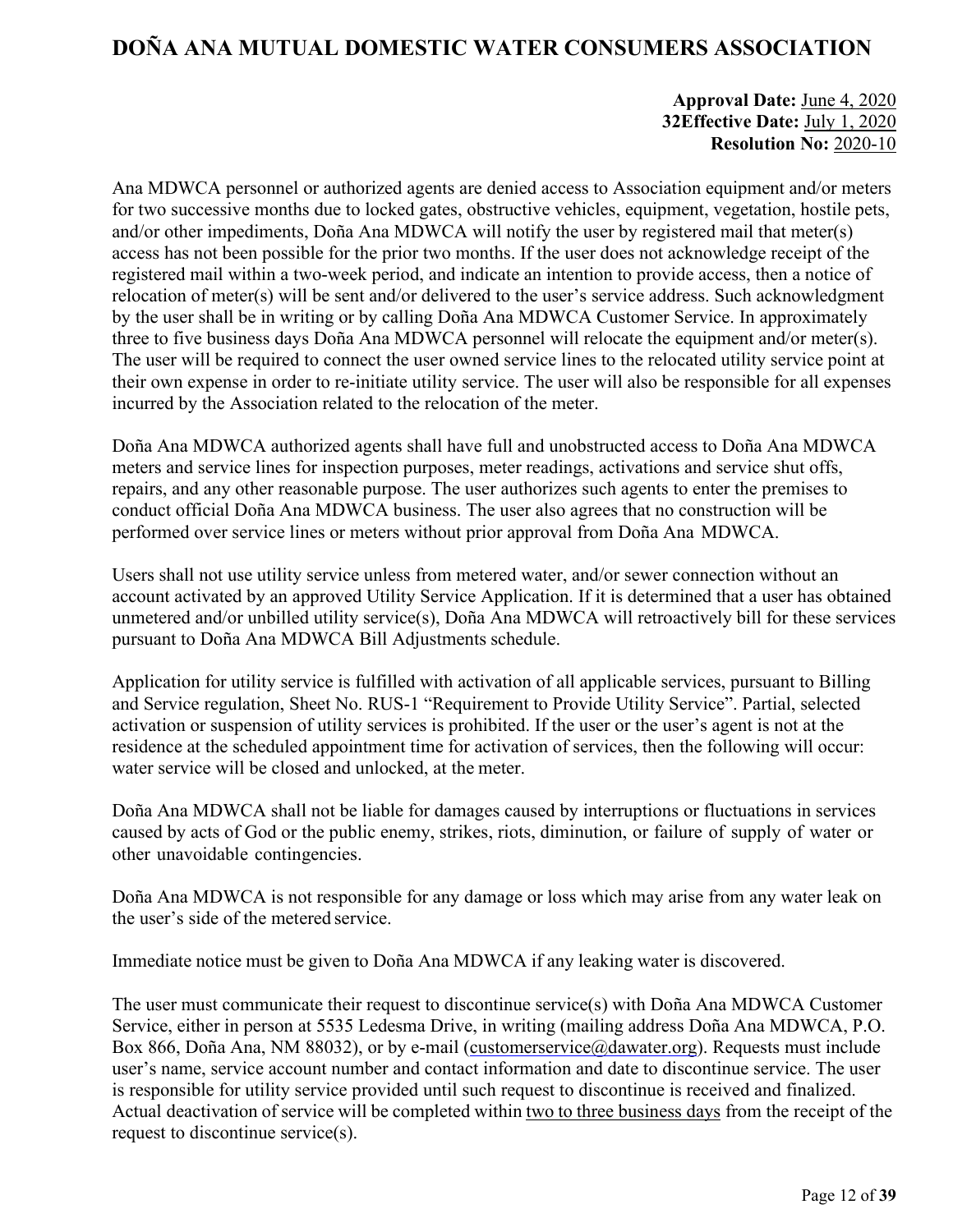## **Approval Date:** June 4, 2020 **32Effective Date:** July 1, 2020 **Resolution No:** 2020-10

The user is responsible for notifying the Association of any change in account status. The user must notify the Association when moving in or out, or when a property changes ownership. In the last instance, either the seller or buyer of the property can provide notice. If the Association is not notified of changes, any invoices presented after the date of change (move in or out, or sale of property) are due from the account holder of record. Other arrangements, if any, are between the landlord/tenant or seller/buyer.

## **BILLING FOR UTILITY SERVICE**

Doña Ana MDWCA will bill on a cyclical billing basis based on a billing period of approximately thirty (30) days "or a standard billing month". The Association will administer all applicable fees, penalty fees, nonpayment fees and procedures in compliance with Doña Ana MDWCA Billing and Service Policies. Meters will be read as nearly as possible at regular intervals on a monthly basis.

In the event that meters cannot be read due to inaccessibility, register failures, damage, tampering, bypassing, or other causes, the metered values will be estimated based on the following:

Previous consumption by metered service to the premises;

Average consumption for the corresponding billing periods during which the meter(s) are known to have registered correctly;

Consumption as registered by a secondary meter if installed,or

Estimation based on the nature of use, volume or business, seasonal consumption, and/or any other factors that may assist in determiningconsumption.

#### **PRORATION OF BILLS**

Utility service rate schedules are calculated on a monthly basis and on an approximate 30-day consumption period. Whenever an activation or termination of service date differs from the standard 30 day meter read interval, monthly charges will be prorated and applied only to the non-volumetric, fixed charges stated in utility service rate schedules.

## **BILL DUE DATE AND PAYMENT OF BILLS**

Bills are due and payable in full on the twenty-fifth (25th) of the month or the next business day should the 25th fall on a weekend or a holiday and will be considered past due beginning at 3:01 PM on the due date stated on the bill. **All** payments must be received by the due date and paid by 3:00 PM to be recorded as paid on time.

#### **PAST DUE AND DELINQUENT ACCOUNT PROCESS**

Payments not received by 3:00 PM on the due date stated on the bill will be deemed past due and will be noted on the next bill as "Past Due" and assessed a Late Payment Penalty Fee of 10% of the outstanding balance.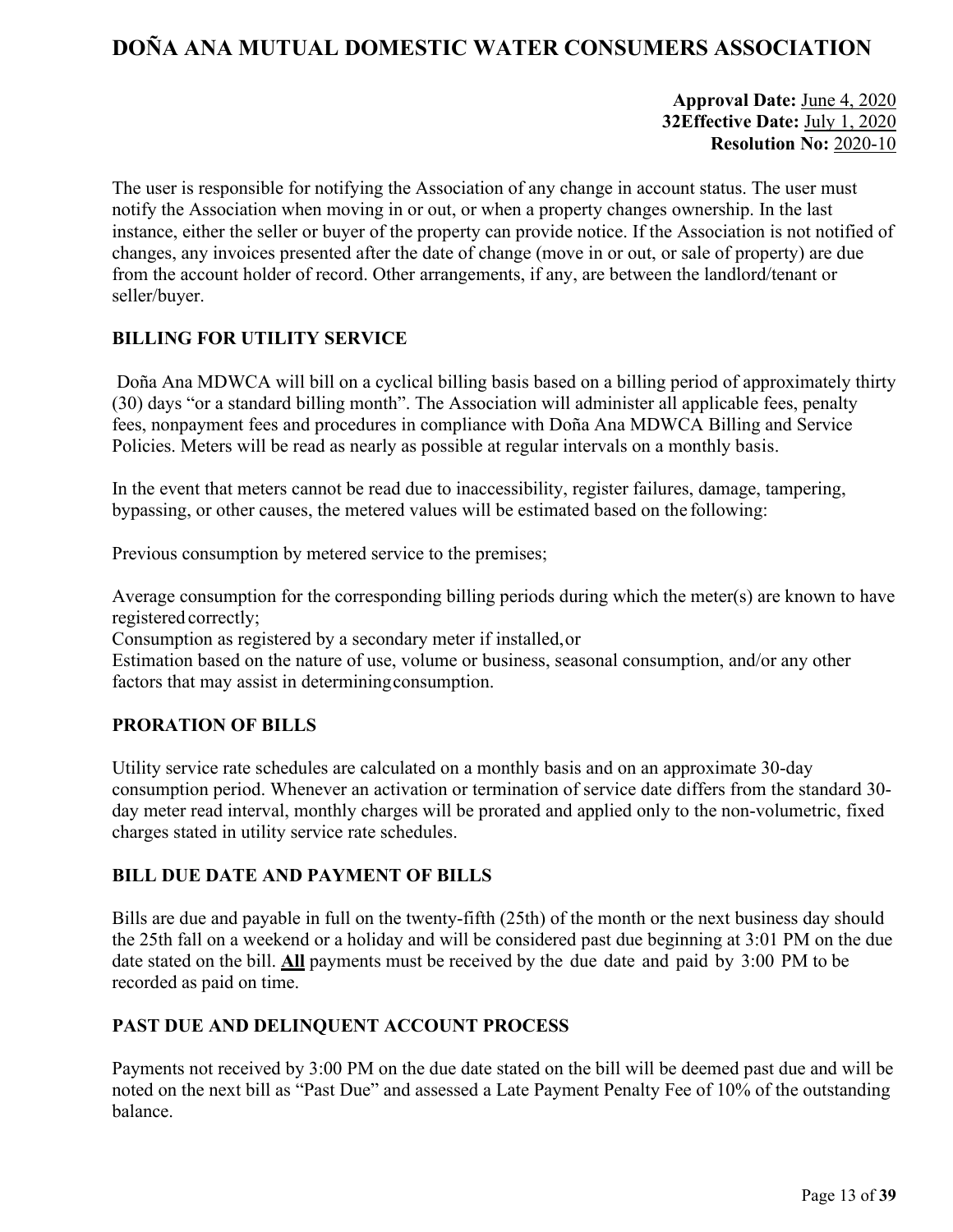## **Approval Date:** June 4, 2020 **32Effective Date:** July 1, 2020 **Resolution No:** 2020-10

The process outlining each pertinent phase of user billing, payment due date, application of late payment penalty fees, past due notification, delinquent classification, shutoff of service notification and eventual shutoff of service is presented in the sample timeline below:

A user's monthly bill (the initial bill) is mailed or electronically sent for payment on the 1st of each month, and

Roughly **25 days** later, the user's bill is due by the payment due date printed on the bill. If payment is not received by 3:00 PM on the due date,then

Any past due amount over will be assessed the Late Payment Penalty Fee equal to 10% of the outstanding balance.

If the initial bill remains unpaid;

Roughly **30 days** after the initial bill, the user will receive the next (the second) bill for utility service with the bill stating it is "Past Due". The unpaid balance for utility service from the initial bill, and the Late Payment Penalty Fee, will be due by 3:00 PM on the 20th of the month, unless it falls on a weekend or holiday in which case it will be the next business day. If the account balance remains unpaid, then;

**At 3:01 PM 50 days** after the initial bill the account will be accessed a non-payment fee of \$35.00 plus applicable tax, then

The following business day **(51 days after the initial bill)** the account will be shut off by Field Services personnel within that business day.

30 days after the account was shutoff **(81 days after the initial bill)** the account will receive the first notification regarding the outstanding amount,

45 days after the account was shutoff **(96 days after the initial bill)** the account will receive the second notification regarding the outstanding amount,

106 days after the initial bill the account will be closed, and all services will be removed from the property, and the account will be issued a Pulled Meter Fee and a lien will be filed against the property.

## **RETURN CHECK, CREDIT CARD, OR DRAFT**

Doña Ana MDWCA will assess a return item charge for a check, draft, or credit card payment that is returned from the bank for any reason pursuant to Doña Ana MDWCA Billing and Service Policies as stated in the User Service Fees and Charges schedule.

## **LATE PAYMENT PENALTY FEE**

Doña Ana MDWCA will assess a late payment penalty fee for nonpayment after 3:00 PM on the stated due date on the user's bill. The late payment penalty fee percentage factor will be applied to past due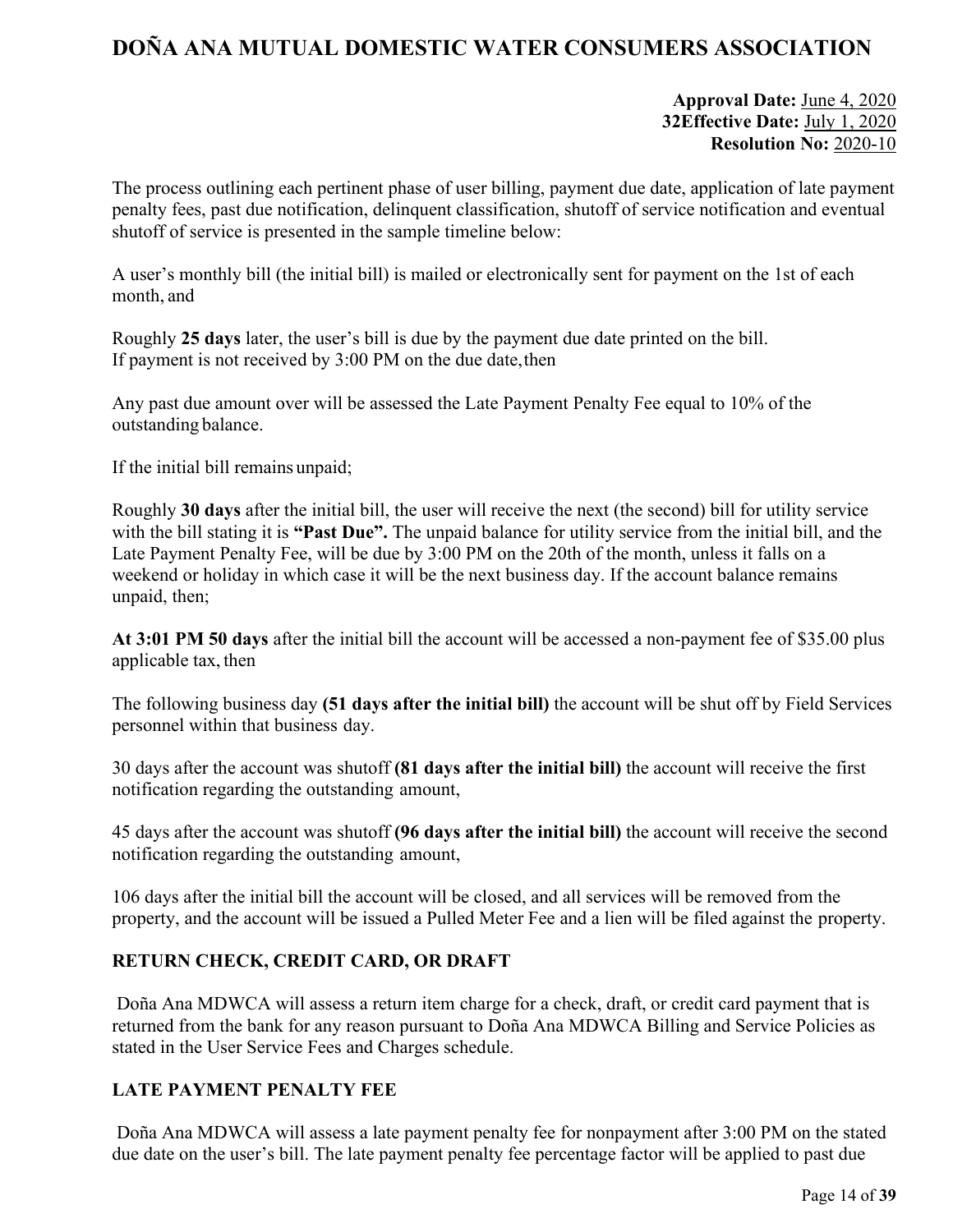## **Approval Date:** June 4, 2020 **32Effective Date:** July 1, 2020 **Resolution No:** 2020-10

balances pursuant to Doña Ana MDWCA Billing and Service Policies as stated in the User Service Fees and Charges schedule.

## **PAYMENT OPTIONS**

**On-line**: [www.dawater.org](http://www.dawater.org/) : Payments can be made 24 hours a day. You will be required to have either registered the account or by quick pay. This method can be done with a credit card, debit card or echeck. Please be aware there will be a surcharge of \$1.25 per transaction.

**Over the Phone Payments (IVR System):** Payments can be made over the phone by calling our office at (575) 526-3491 option 1. This feature is available 24 hours a day 7 days a week. The system will require you to have your account number and the numerical number of the address you would like to pay. Payments can be made with a credit or debit card.

**Pay Via Text (IVR System):** User calls into the IVR and select the option to sign up for Pay Via Text. The system will send the user a text message for confirmation. After the user confirms the enrollment, the system will send the user a text message when a new balance is available on the user's account. To make a payment, the user will reply to the text with "Pay" and the system will send the user a confirmation text with the receipt number.

**Drop Box Payments**: Payments can be made with check or money order at 5535 Ledesma Dr. Las Cruces, NM 8807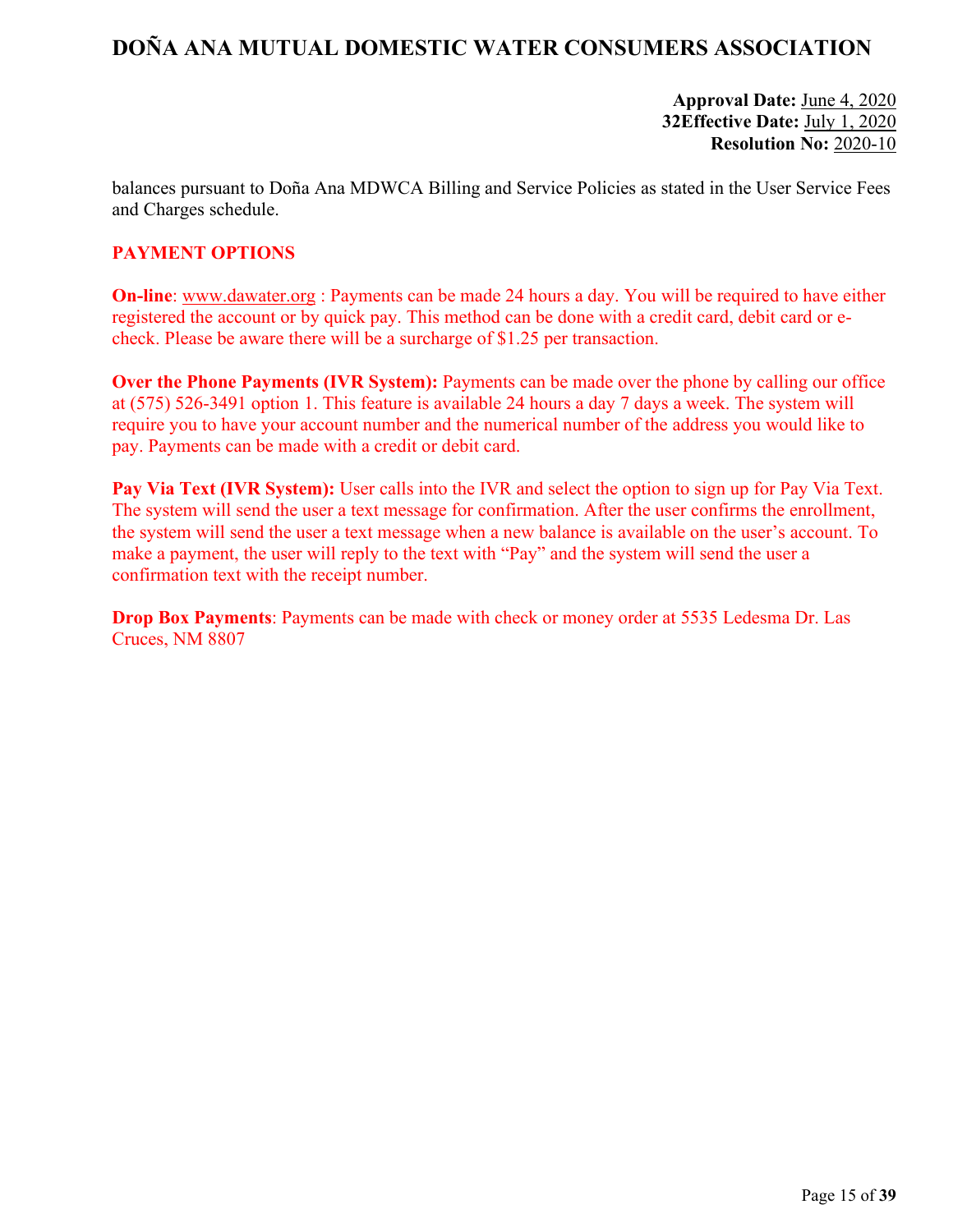**Approval Date:** June 4, 2020 **32Effective Date:** July 1, 2020 **Resolution No:** 2020-10

## **BILLING AND SERVICE POLICIES BACKFLOW PREVENTION AND CONTROL**

<span id="page-16-0"></span>Doña Ana Mutual as owner and operator of a regulated water supply system has responsibility under the Federal Safe Drinking Water Act and amendments to provide drinking water which is free from contaminants in excess of maximum contaminant levels as specified by state and federal regulations. The drinking water regulations adopted by the New Mexico Environment Department and amendments prohibit physical connections between a water supply system and any unregulated water source that is not protected from backflow.

This policy prohibits and controls connections to the water supply system owned and operated by Doña Ana MDWCA through which a backward flow of gases, liquids, or solids could occur and contaminate the public water supply system.

This policy establishes a new program for backflow prevention and control which will systematically and effectively protect the public water supply system. Practical information, measures, and specifications shall be contained in the Backflow Prevention and Control Manual (Manual), which is available from Doña Ana MDWCA Customer Service Department.

This policy applies to all commercial and industrial water supply connections. Compliance with this policy is a precondition to receiving water service from Doña Ana MDWCA.

#### **RESPONSIBILITY**

It is the general duty of both water provider and water user to prevent and control contamination of the water supply system. Prevention and control of backflow to the public water supply system and within the user's premises requires cooperation between Doña Ana MDWCA and the user. Doña Ana MDWCA responsibility extends from the source of water through its treatment and delivery to its meter at the user's service connection. The user's responsibility extends from the service connection to within and from his/her premises.

1. Doña Ana MDWCA is responsible for protecting the public water supply system from contamination caused by backflow. To this end, the Executive Director and designated agents shall develop, implement, and direct a systematic and effective program. All practical information, measures, and specifications of the program shall be published in the Manual, which will be updated periodically under his/her authority.

2. Doña Ana MDWCA is responsible for implementing the Backflow Prevention and Control Program. Responsibilities may include, but are not limited to, survey of system users, user notification, approval of installation design plans where appropriate, preliminary and detailed premise inspections, premises re-inspection, preparation of inspection reports, noncompliance evaluation, water shut-off notifications, maintain backflow prevention assembly records, and maintain lists of approved backflow prevention assemblies and certified testers.

3. The **User** shall be responsible for preventing contaminants from entering the public water supply system from user's water system. Users shall provide backflow prevention assembly(s) or airgap(s) as required by plumbing codes, Ordinance, Manual, and comply with laws, rules, and Policies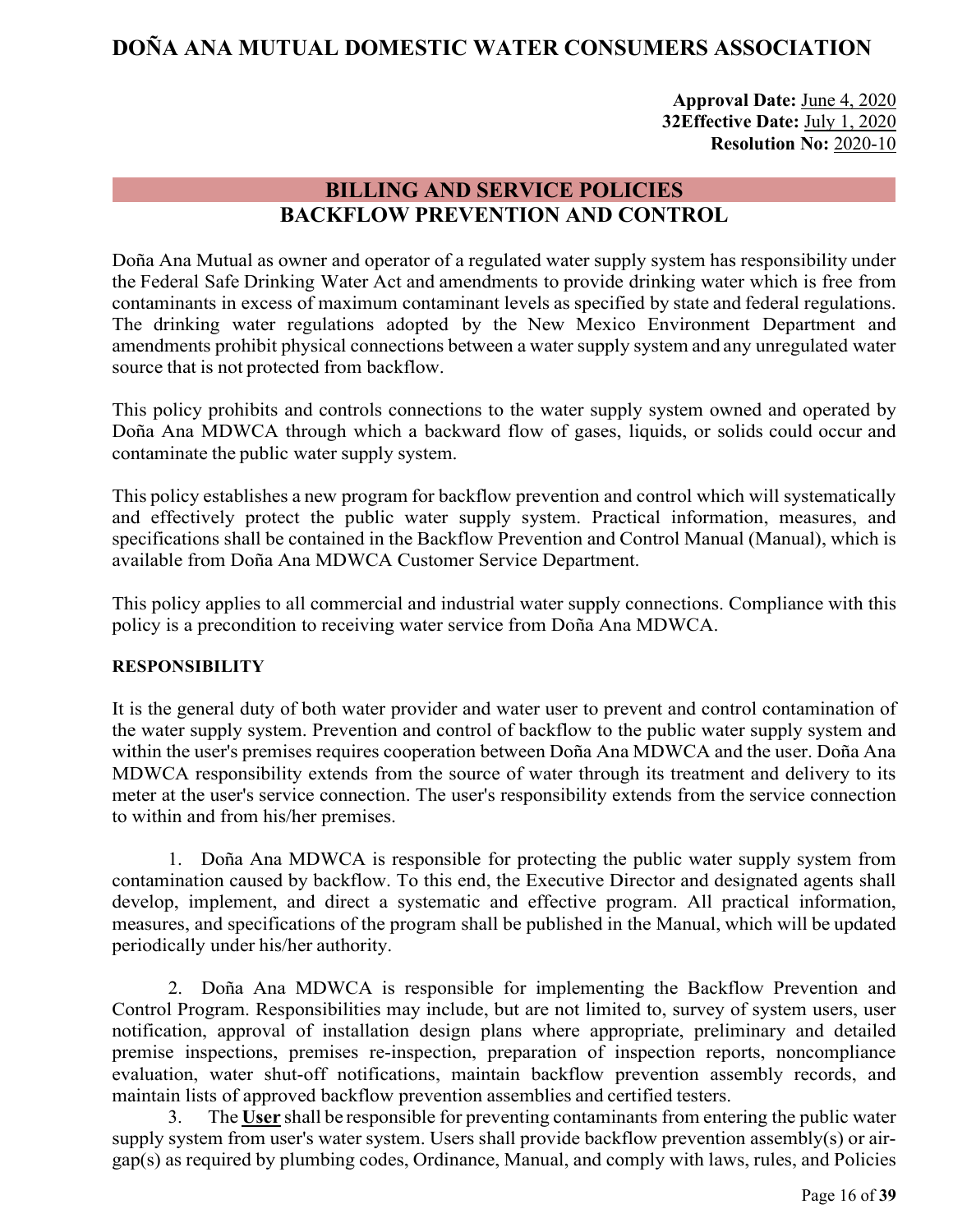## **Approval Date:** June 4, 2020 **32Effective Date:** July 1, 2020 **Resolution No:** 2020-10

pertaining to backflow prevention. This responsibility starts at the point of delivery from the public water supply system (the user's service connection) and includes any and all water piping within or extending from the premises. The user, at his or her own expense and in accordance with this Ordinance and Manual, shall install, operate, have tested, and maintain approved backflow prevention device(s). Accurate records of inspections, tests, repairs, and replacements of backflow prevention devices(s) or air-gap(s) shall be maintained by the user for a period of at least three years.

#### **REQUIREMENTS**

1. Backflow prevention must be provided where a potential of contamination of the public water supply system could occur as determined by the Executive Director or his/her staff, the Manual, or plumbing code. Protection may be achieved through isolation or containment by using an approved backflow prevention device of appropriate type and size, or by an appropriate air gap as approved by the Executive Director or his/herstaff.

2. Determination of the requirements for a backflow prevention device(s) shall be as specified by the Executive Director or his/her staff or the Manual. Notifications requiring users to install and maintain a backflow prevention device(s) shall be issued by the Executive Director or his/her staff based on the findings of their inspection(s) and requirements of the Manual.

3. The following premises present sufficient or potential threat for backflow contamination to require mandatory backflow prevention and control by containment as specified by the Executive Director or his/her staff: hospitals and clinics, nursing and convalescent homes, dental offices, laboratories, mortuaries and cemeteries, sewage and storm water pumping and treatment plants, radiator shops, car and truck washes, convenience stores, gas stations, commercial laundries, photographic film processing facilities, metal plating industries, veterinary and animal grooming clinics, taxidermists, food and beverage processing plants, premises where inspections are restricted, ready-mix concrete, sand and gravel plants, schools and colleges with laboratories, water services dedicated for landscape irrigation systems and fire protection systems, greenhouses, premises with auxiliary water supplies, water tank trucks or water tanks filled from fire hydrants and buildings with a height greater than thirty feet. The type and size of backflow prevention device required for containment shall be determined by the Executive Director or his/her staff based on inspections, the situation, and conditions at the premises.

#### **FIRE PROTECTION SYSTEMS**

New construction involving fire sprinkler systems require the installation of an approved Reduced Pressure Principle Detector Assembly (RPPDA) device. Existing fire sprinkler system will be approved if a UL (Underwriters Laboratories) listed alarm check is properly installed and maintained.

#### **INSPECTION/ TERMINATION OF SERVICE**

The Executive Director or his/her designated agent is authorized to conduct inspections or surveys of premises, or portions thereof, to determine compliance with the provisions of this Ordinance and the Program.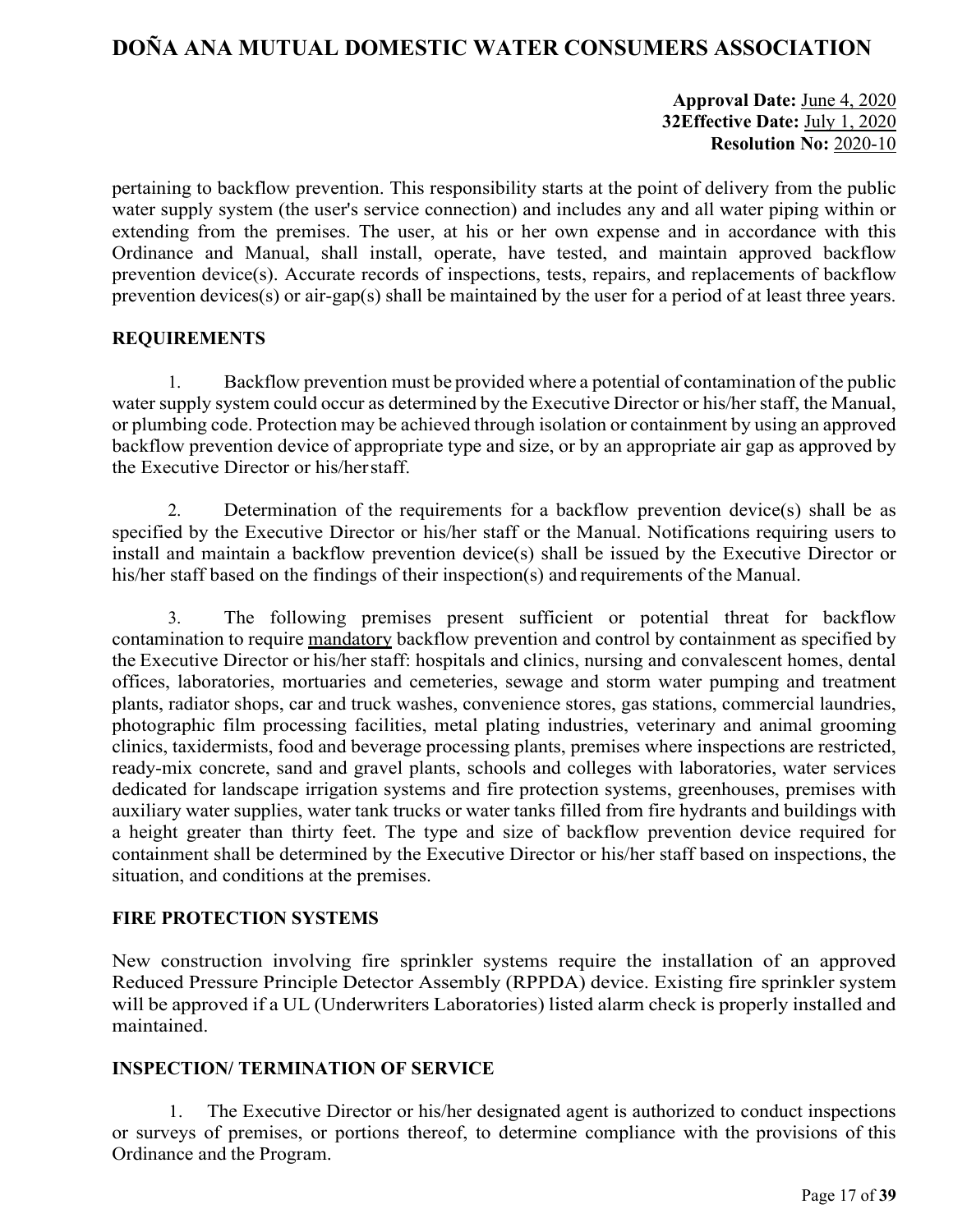**Approval Date:** June 4, 2020 **32Effective Date:** July 1, 2020 **Resolution No:** 2020-10

2. Entry to premises to perform an inspection may occur at any reasonable time with reasonable notice. The Executive Director or his/her designated agent shall present proper identification when requesting entry.

3. In order to protect the public water supply system from probable contamination, the Executive Director or his/her designated agent is authorized to terminate water service to the premises.

#### **APPROVED BACKFLOW PREVENTION DEVICES**

1. Backflow prevention devices required by this policy and the Program shall be a model and size approved by the Executive Director. Approved backflow prevention devices must conform to manufacturing specifications and laboratory, and field performance standards established by the **University of Southern California Foundation for Cross Connection Control and Hydraulic Research: List of Approved Backflow Prevention Assemblies**.

2. The Executive Director and his/her staff shall keep a current list of approved backflow prevention devices. The list shall be available at the Customer Service Department.

3. Existing backflow prevention assembly(s) shall be accepted for continued use unless a higher degree of protection is required, as may be the case when there is a change in occupancy or water use. Although no longer on the current list of approved devices, continued use of existing backflow prevention devices will be allowed if the device can be properly tested and maintained (e.g. repair parts available from the manufacturer).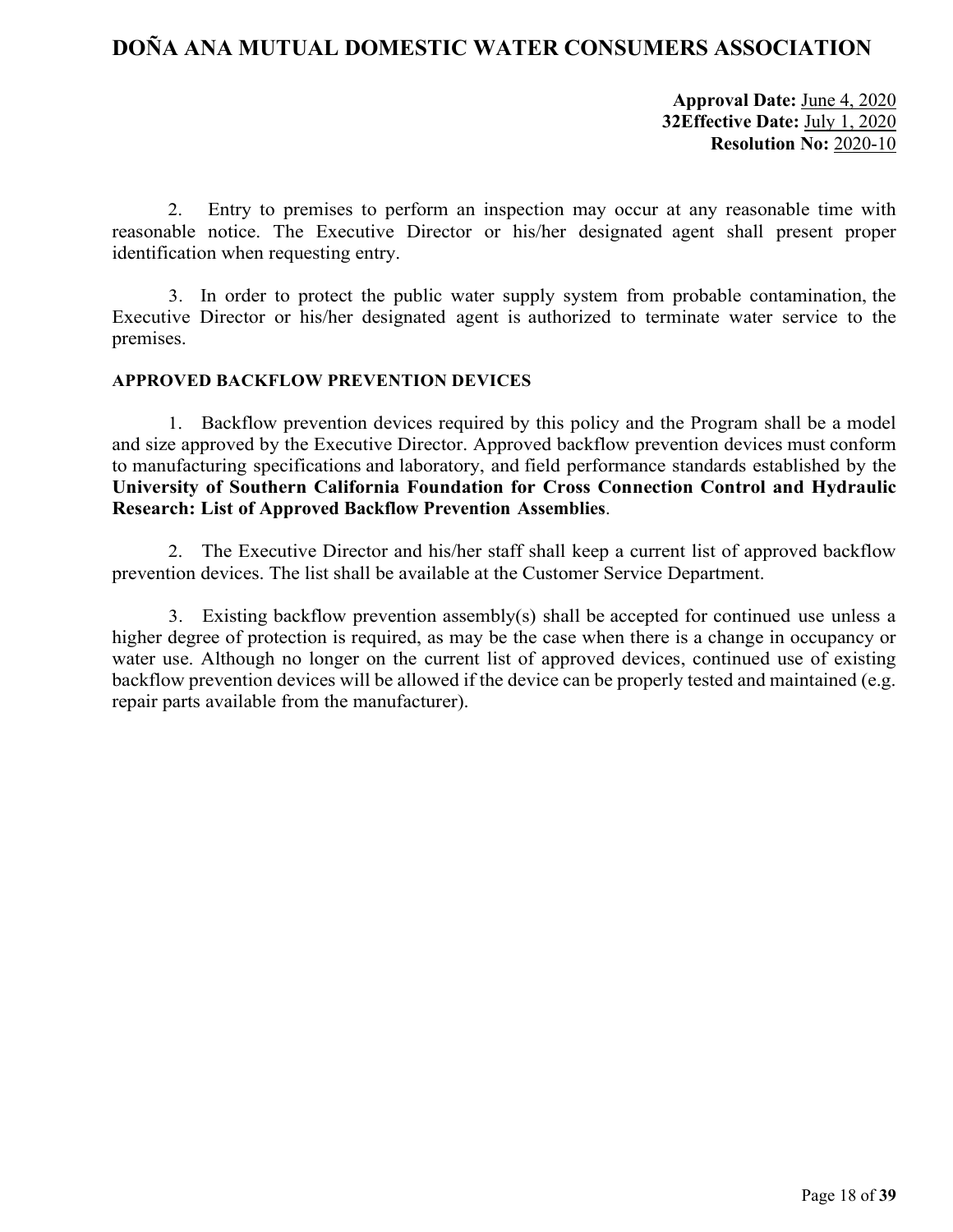**Approval Date:** June 4, 2020 **32Effective Date:** July 1, 2020 **Resolution No:** 2020-10

## **BILLING AND SERVICE POLICIES INTERCEPTOR AND GREASE TRAP**

<span id="page-19-0"></span>The purpose of the Interceptor Policy is to protect the Publicly Owned Treatment Works (POTW) from blockages or other interferences which obstruct or reduce the designed flow of wastewater in the collection system (sanitary sewer) from the user to the wastewater treatment facility. Resultant sewer system overflows pose a threat to public health and safety. Further, odors from improperly maintained interceptors or grease traps may be objectionable and pose a public nuisance.

## **Applicability and Prohibitions**

A. This policy shall apply to all non-domestic users of the POTW.

B. Grease traps or interceptors shall not be required for residential users.

C. Facilities generating fats, oils, or greases shall install, use, and properly maintain appropriate Interceptors when needed to prevent discharge in excessive amounts. These facilities include but are not limited to restaurants, food manufacturers, food processors, hospitals, hotels and motels, prisons, nursing homes, and any other facility preparing, serving, or otherwise making any foodstuff available for consumption. Interceptor requirements also apply to facilities whose liquid waste discharge contains, or may contain, motor oil, sand, metal fragments, and other pollutants that originate from activities such as manufacturing, vehicle or equipment repair, maintenance, or washing.

D. No user may intentionally or unintentionally allow the direct or indirect discharge of any sand, petroleum oil, non-biodegradable cutting oil, or any fats, oils, or greases of animal, plant, or petroleum origin into the POTW system in such amounts as to cause interference with the sanitary sewer collection and treatment system, or to cause pollutants to pass through the treatment worksinto the environment.

#### **Installation and Maintenance Requirements**

A. Installations

1. Existing Facilities. Existing grease traps and interceptors must be operated and maintained in accordance to a cleaning interval established by Doña Ana MDWCA. Inspections of interceptors will be conducted periodically to determine that the User is compliant with this ordinance, and that the internal plumbing of the interceptor is present and in good condition.

2. New Facilities. Generators which are newly proposed or constructed, or existing facilities which will be expanded or renovated to include a food service facility, where such facility did not previously exist, shall be required to design, install, operate and maintain an interceptor in accordance with locally adopted plumbing codes, UPC, and other applicable policies. Interceptors must be installed and inspected prior to issuance of the water meter. It is only after completion of construction and issuance of the certificate of occupancy that PPO becomes responsible for implementation of this ordinance.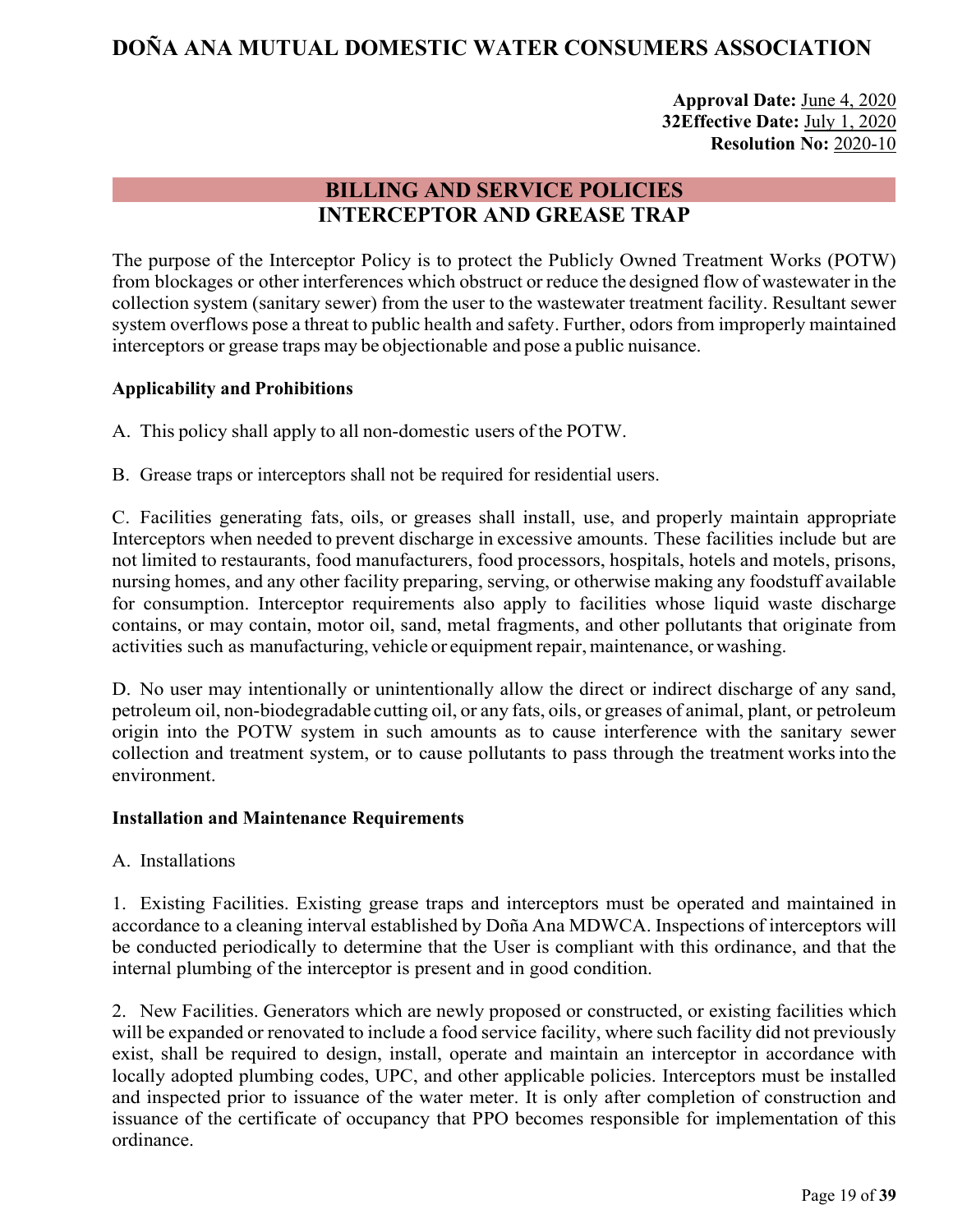## **Approval Date:** June 4, 2020 **32Effective Date:** July 1, 2020 **Resolution No:** 2020-10

3. The Doña Ana MDWCA staff does not specify use or sizing, approve plans, or inspect installation of grease traps for new construction or renovations. Existing grease traps may continue to be utilized only if it is determined by Doña Ana MDWCA that the device is in compliance with requirements of this policy.

4. All grease trap or interceptor waste shall be properly disposed at a facility in accordance with federal, state, and local regulations.

B. Cleaning and Maintenance

1. Grease traps and interceptors shall be maintained in an efficient operating condition at all times.

2. Each interceptor pumped shall be fully evacuated unless the trap volume is greater than the tank capacity on the vacuum truck in which case the transporter shall arrange for additional transportation capacity so that the trap isfully evacuated within a 24-hour period.

3. Grease traps and interceptors shall be cleaned as often as necessary to ensure that sediment and floating materials do not accumulate to impair the efficiency of the grease trap or interceptor, and to ensure no visible grease is observed in the discharge to the sanitary sewer.

4. Grease traps and interceptors shall be completely evacuated a minimum of every ninety (90) days, ormore frequently as determined by Doña Ana MDWCA, and when:

- (a) Twenty-five (25) percent or more of the wetted height of the grease trap or interceptor, as measured from the bottom of the device to the invert of the outlet pipe, contains floating materials, sediment, oils or greases.
- (b) Sulfide levels in the trap/interceptor are excessively sufficient to cause odor complaints and visible deterioration to the trap/interceptor internal metal or concrete material is evident.
- (c) The liquid contents are at pH 5.5 standard units or less.
- (d) Video surveillance in the collection system of the POTW determines that excessive grease has accumulated at the user's service line connection or in access downstream from the user's point of discharge.

5. Any person who owns or operates a grease trap or interceptor may submit to Doña Ana MDWCA a request in writing for an exception to the ninety (90) day pumping frequency of their grease trap or interceptor. Doña Ana MDWCA may grant an extension for required cleaning frequency on a case-bycase basis when:

- (a) The generator has demonstrated the specific trap or interceptor will produce an effluent, based on defensible consistent compliance of Item (4) parameters listed above;
- (b) In any event, a grease trap or interceptor shall be fully evacuated, cleaned, and inspected at least once every 120 days.

6. In the event of a spill, splash, spray or leak or other unauthorized or accidental discharge of waste during the collection, transport or disposal, the user or transporter shall take immediate action to contain and clean the discharged or spilled grease in order to protect human health, and the environment.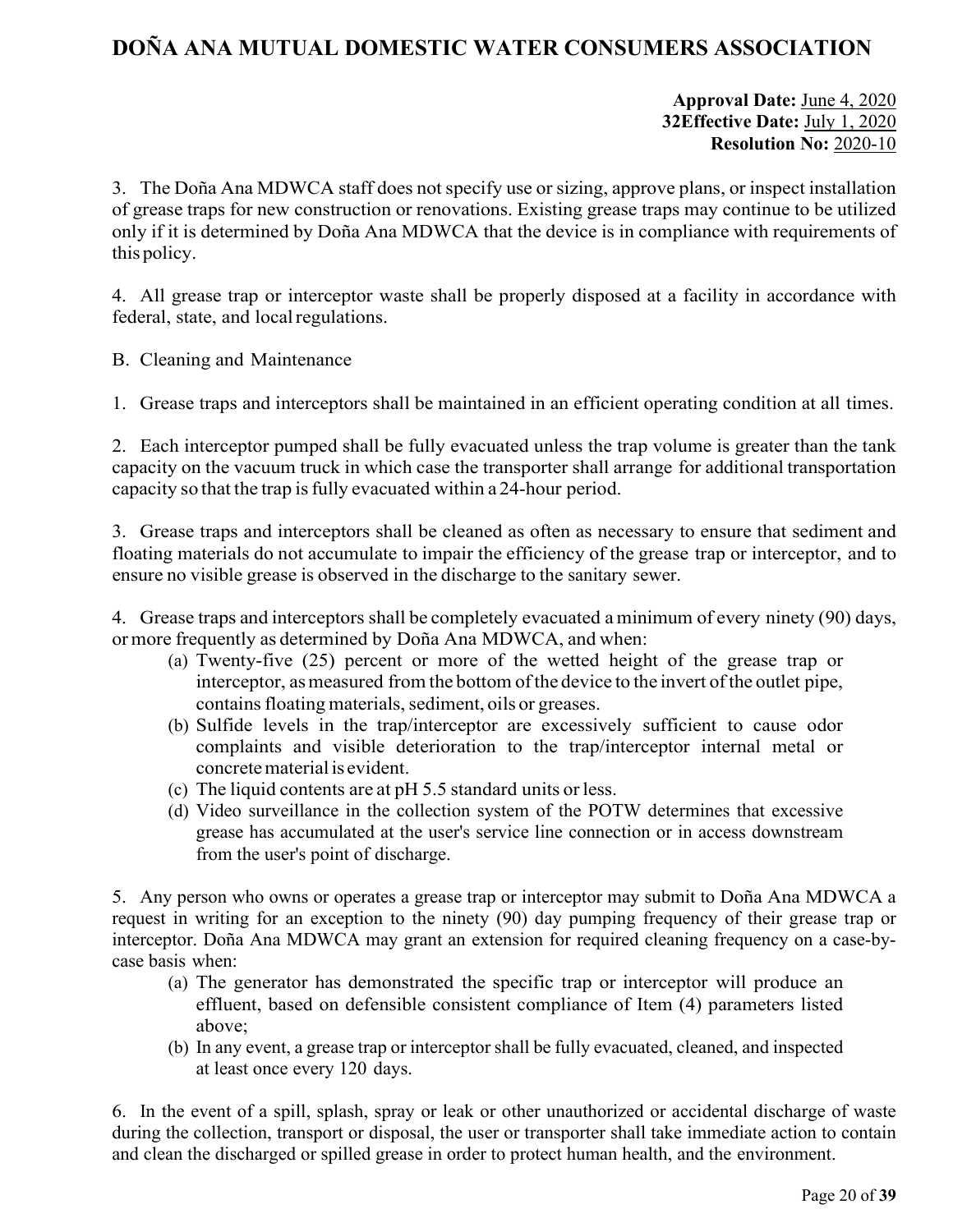## **Approval Date:** June 4, 2020 **32Effective Date:** July 1, 2020 **Resolution No:** 2020-10

#### C. Self-Cleaning

Cleaning of grease traps or interceptors by the user is prohibited.

## D. Manifest Requirements

1. Each pump-out of a grease trap or interceptor must be accompanied by a manifest to verify the maintenance and disposal for record keeping purposes.

2. Persons who generate, collect, and transport grease waste shall maintain a record of each individual collection and disposal. Such records shall be in the form of a manifest. The generator must maintain a file of manifests on site to be available on request during an inspection by Doña Ana MDWCA. The manifest shall include:

- (a) Name, address, telephone, and license/registration number of transporter;
- (b) Name, signature, address, and phone number of the person who generated the waste and the date collected;
- (c) Type and amount(s) of waste collected or transported;
- (d) Name and signature(s) of responsible person(s) in the pathway generating to finally disposing the waste (chain of custody);
- (e) Date and place where the waste was disposed;
- (f) Identification (permit or site registration number, location, and operator) of the facility where the waste was disposed;
- (g) Name and signature of facility on-site representative acknowledging receipt of the waste and the amount of waste received;
- (h) The volume of the grease waste received; and
- (i) A consecutive numerical tracking number to assist transporters, waste generators, and regulating authorities in tracking the volume of grease transported.
- 3. Manifests shall be divided into five parts and records shall be maintained as follows:
	- (a) One part of the manifest shall have the generator and transporter information completed and be given to the generator at the time of waste pickup (billing invoice).
	- (b) The remaining four parts of the manifest shall have all required information completely filled out and signed by the appropriate party before distribution of themanifest.
	- (c) One part of the manifest shall go to the receiving facility.
	- (d) One part shall go to the transporter, who shall retain a copy of all manifests showing the collection and disposition of waste.
	- (e) One part of the manifest shall be returned by the transporter to the person who generated the wastes within 15 days after the waste is received at the disposal or processing facility.
	- (f) One part of the manifest shall go to Doña Ana MDWCA.

4. Copies of manifests returned to the waste generator shall be retained for three (3) years and be readily available for inspection by Doña Ana MDWCA.

E. Alternative Treatment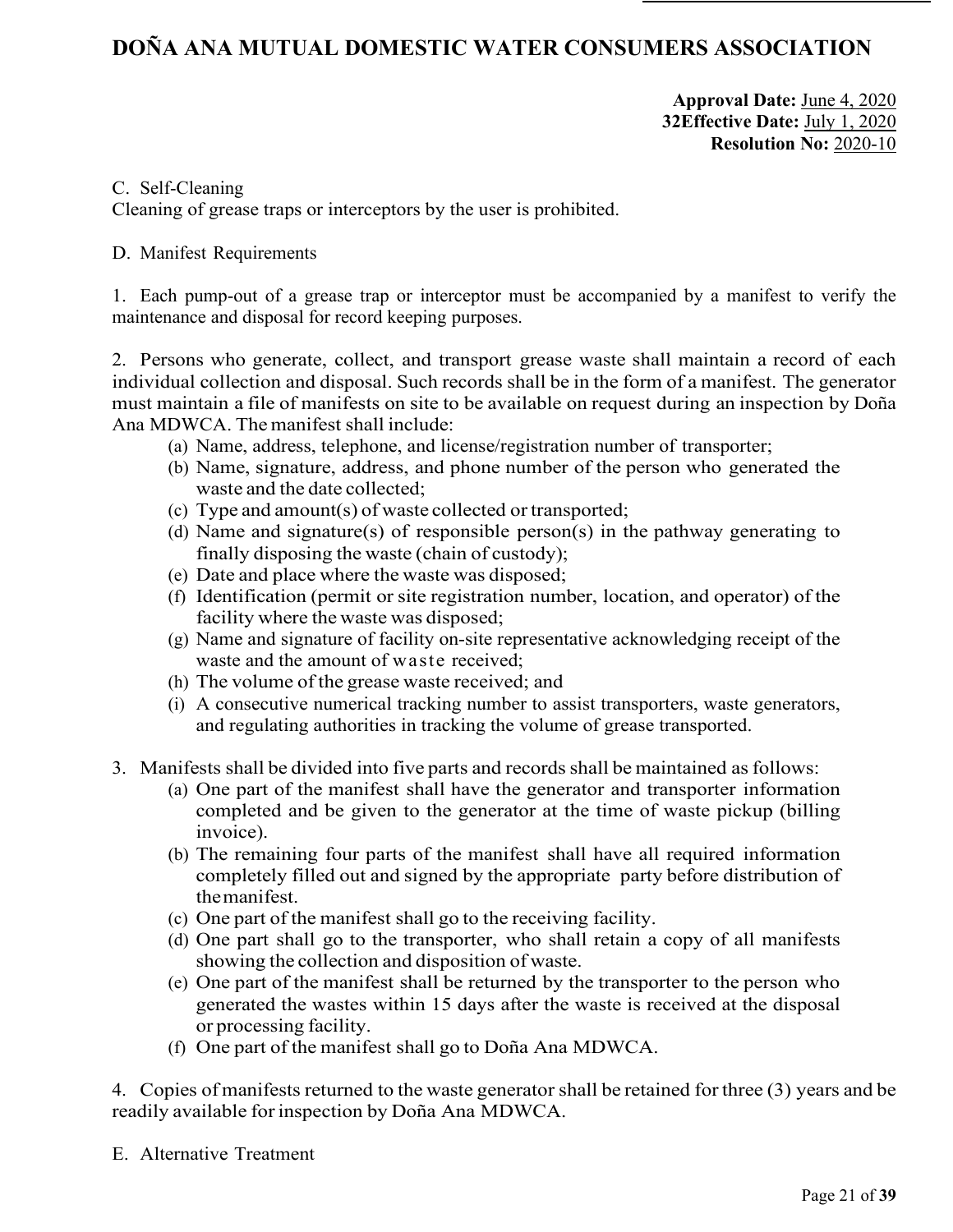## **Approval Date:** June 4, 2020 **32Effective Date:** July 1, 2020 **Resolution No:** 2020-10

1. Use of grease trap and interceptor treatment products, including bacteria, designed to digest grease is strictly prohibited without prior written consent of Doña Ana MDWCA. It is acknowledged that soap formulations used for general kitchen hygiene operations contain surfactants and degreasing agents. Normal use of dishwashing and cleaning products, and their incidental introduction to the grease trap or interceptor are exempted from these restrictions.

- (a) The introduction of any surfactant, solvent, or emulsifier into a grease trap or interceptor is prohibited. Surfactants, solvents, and emulsifiers are materials, which dissolve or suspend grease and enable it to pass from the trap into the collection system. Examples of such materials include, but are not limited to, enzymes, soap, diesel, kerosene, terpene, and organic solvents.
- (b) Bioremediation products may be used with written prior approval from Doña Ana MDWCA only after the person has demonstrated to the satisfaction of Doña Ana MDWCA that the product has met the following conditions:
- (i) Laboratory testing which is appropriate for the specific type of grease trap or interceptor has shown, in that specific application, the product's efficacy to produce an effluent in compliance with this ordinance and not interfere with the proper function of the grease trap or interceptor.
- (ii) The methods and results of testing shall be subject to technical review and approval by Doña Ana MDWCA.
- (iii)All costs shall be borne by the User whether or not the product is accepted for use.
- (iv)Use of accepted grease trap or interceptor treatment products shall not relieve the user of minimum cleaning requirements set forth in this ordinance.

#### **Inspection and sampling**

A. Doña Ana MDWCA has the authority of inspection, and shall inspect the facilities of any User to ascertain compliance with the purpose and requirements of this Policy. Persons or occupants of premises where liquid waste is created or discharged shall allow Doña Ana MDWCA, or its representative, ready access at all times to all parts of the premises for the purposes of inspection, sampling, records examination or in the performance of any of its duties. Doña Ana MDWCA shall have the right to install, utilize, and maintain on the user's property such devices as are necessary to conduct sampling, inspection, compliance monitoring, and metering operations.

B. Where a user has security measures in force which would require proper identification and clearance before entry into such user's premises, the user shall make necessary arrangements with their security guards so that, upon presentation of suitable identification, personnel from Doña Ana MDWCA, or its representative, will be permitted to enter without delay for the purposes of performing their specific responsibilities.

C. Sampling Ports (manholes). Doña Ana MDWCA may require any user, existing or new construction, to install a suitable sampling port in the service line to the application or building to facilitate observation, sampling, and measurement of wastes and flows. The sampling ports must be readily accessible to Doña Ana MDWCA at all times.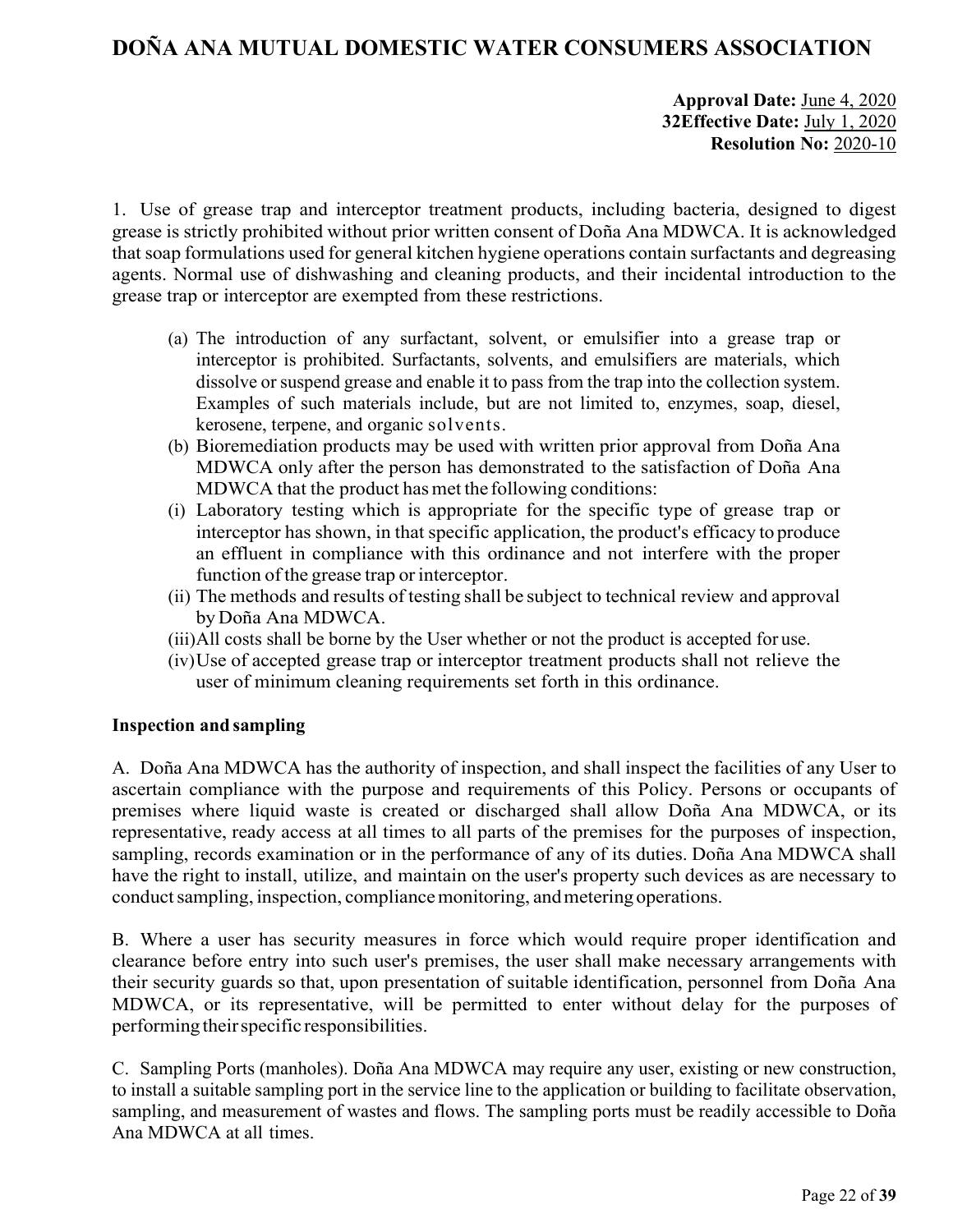## **Approval Date:** June 4, 2020 **32Effective Date:** July 1, 2020 **Resolution No:** 2020-10

#### **Schedule of Penalties**

A. If Doña Ana MDWCA determines that a generator is responsible for a blockage of a collection system line, the user shall be subject to a penalty of \$100 for the first violation, \$200 for a second violation, and \$500 for the third violation within a two-year period. Persistent violations shall result in an increase in penalty up to \$500/day and may also result in termination of services.

B. Users violating provisions of this Policy shall be subject to a written warning for the first violation, a \$100 penalty for the second violation, a \$200 penalty for the third violation, and a \$500 penalty for the fourth violation within a two-year period. Persistent violations will result in up to \$500/day increase in penalty, and may result in termination of service.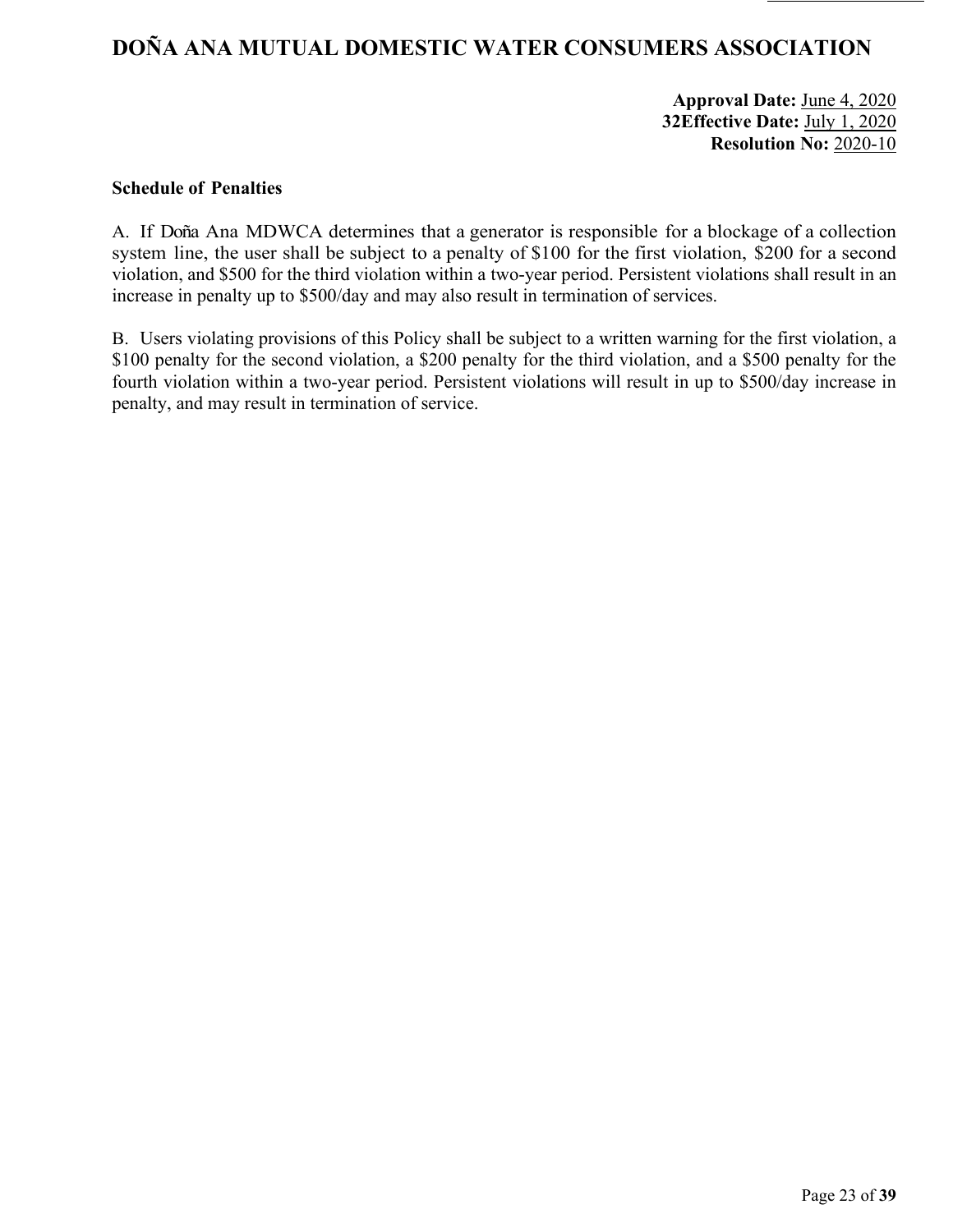## **Approval Date:** June 4, 2020 **32Effective Date:** July 1, 2020 **Resolution No:** 2020-10

## **BILLING AND SERVICE POLICIES REQUIREMENT TO PROVIDE UTILITY SERVICE**

#### <span id="page-24-0"></span>**SUSPENSION OF UTILITIES FOR DEPLOYED MILITARY PERSONNEL**

Pursuant to NMSA 1978 § 20-1-8.1 (2017), a member of the U. S. armed forces, reserves, or the New Mexico National Guard may suspend some or all utility services without penalty and reconnect/reactivate utility services without having to pay reactivation fees. The qualifying military user requesting suspension of all or some of their utility services provided by Doña Ana MDWCA must submit his/her request to Customer Service and certify that:

- 1. He/she has orders and provides copy of the orders to Customer Service to deploy or to be temporarily assigned outside the qualifying user's community for more than thirty days and,
- 2. The service account is in the qualifying user's name and,
- 3. The qualifying user owns the home or has a lease that does not preclude the suspension of municipal utility services,and,
- 4. Family members or other persons will not be residing in the home whilethe qualifying user is deployed or temporarilyassigned.

Doña Ana MDWCA will suspend/deactivate some or all utility services at the service address as requested by the qualifying user at no penalty and, will not charge a fee to reactivate or establish service(s) upon notifying Customer Service of their return from deployment or temporary assignment. It is the qualifying user's responsibility to notify Customer Service of their return from deployment to activate suspended utility service(s).

In the event the qualifying user suspends/deactivates all or some of the utility services provided by Doña Ana MDWCA and during the period the qualifying user is deployed or on temporary assignment outside their community, or does not notify Doña Ana MDWCA Customer Service of his/her return from deployment, and monthly consumption records indicate that the residence is occupied, Doña Ana MDWCA will resume billing all suspended service(s) without notice.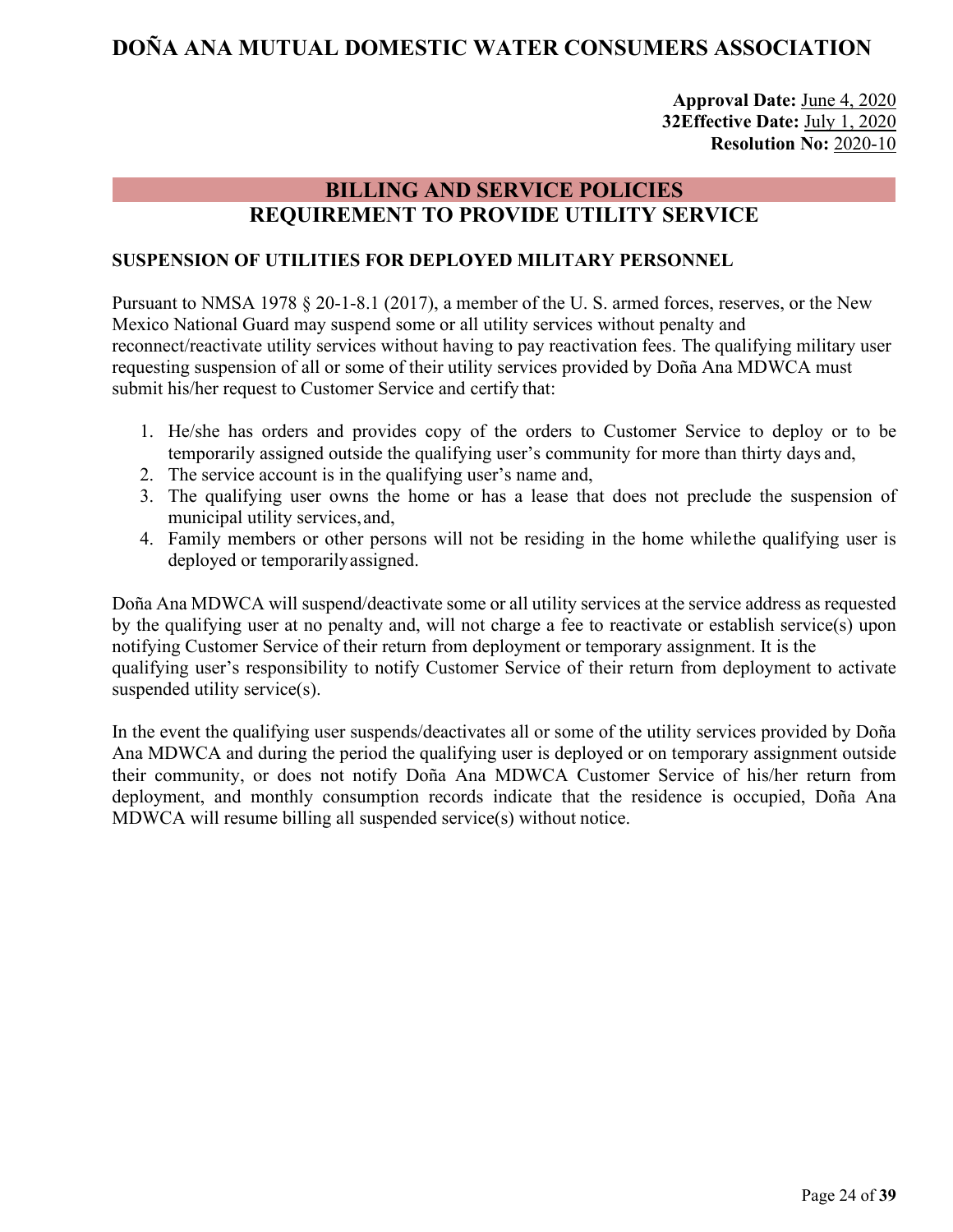**Approval Date:** June 4, 2020 **32Effective Date:** July 1, 2020 **Resolution No:** 2020-10

## **BILLING AND SERVICE POLICIES RENTAL PROPERTY ADMINISTRATION**

## <span id="page-25-0"></span>**LANDLORD UTILITY TRANSFER AGREEMENT**

A Landlord Utility Transfer Agreement (LUT Agreement) is available to rental property management entities or property owners that provide continuous Doña Ana MDWCA utility service to rental properties and consolidates account administration as specified by the landlord in the LUT Agreement. The LUT Agreement authorizes Doña Ana MDWCA to transfer water and wastewater without interruption in service to the landlord or property manager, as rental properties transition between tenant occupancy. In the event that a tenant is delinquent, Doña Ana MDWCA will deactivate services pursuant to the process stated in Doña Ana MDWCA Billing and ServicePolicies. Property management entities that do not want to execute an LUT Agreement to administer utility services for rental properties and want the utility account in the name of the property owner, will be required to provide the same information for a utility service application as stated in Application, Billing, and Payment for Service Section of Doña Ana MDWCA Billing and Service Policies and, a tax identification number if applicable, before service to tenants will be processed and activated. Failure of the property management entity to provide the property owner's information as stated above, may result in Doña Ana MDWCA placing a hold on the tenant's activation of utility services.

#### **UTILITY LIENS**

The Association will place utility liens on rental properties that accumulate chronic delinquent balances in aggregate and in excess of \$500.00 from one or more tenants with utility accounts at the rental property. All associated fees for preparing and recording the lien will be assessed, as well as the tenant or tenants' delinquent balances. Upon the filing of the lien, the property owner will be notified of such action, as well as informing the property owner of the chronic delinquent activity by a tenant or tenants at the rental property, and the notification that future utility service will be denied to the rental property until a mutually acceptable resolution between the property owner and Doña Ana MDWCA is reached, at which time the lien will be removed.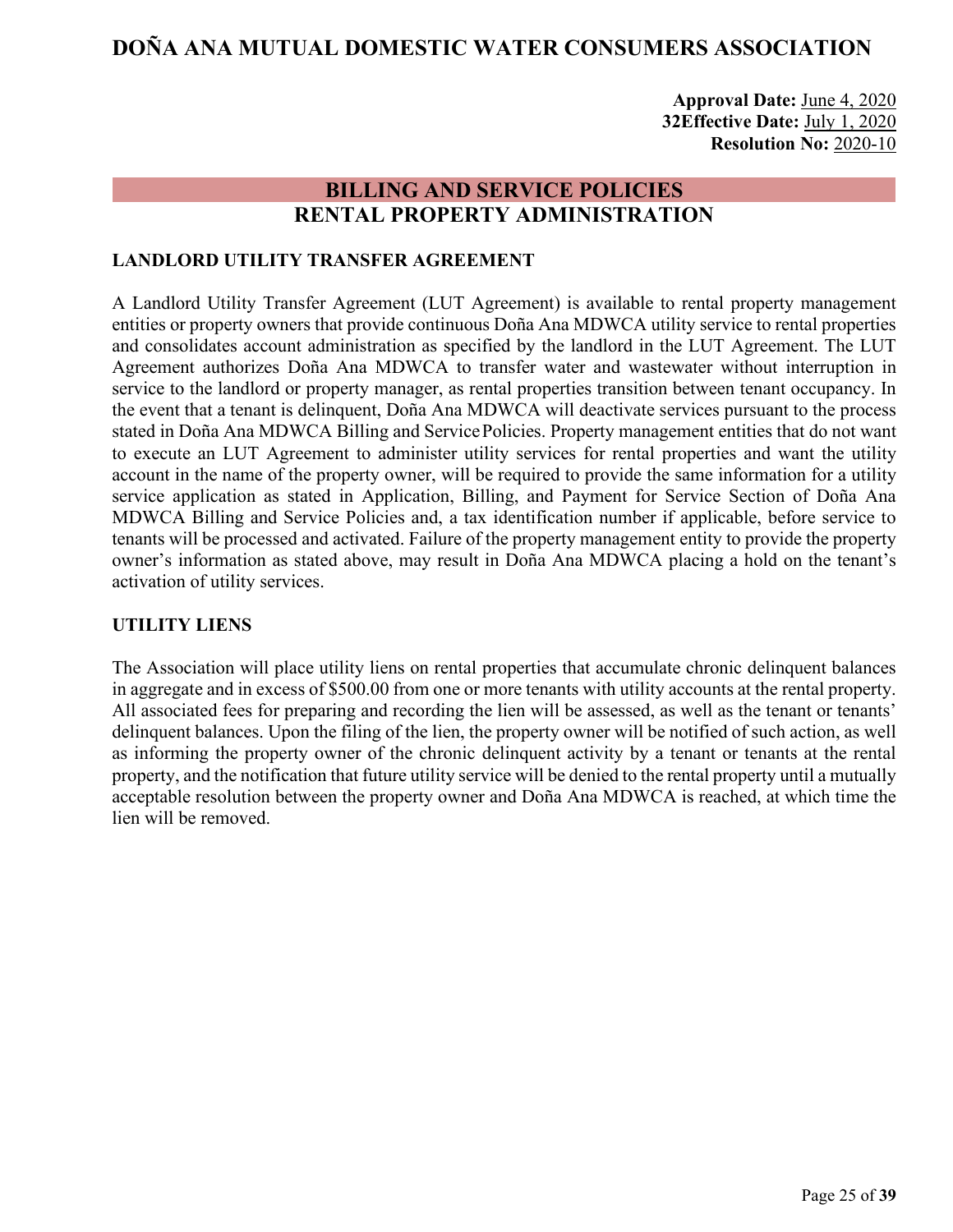## **Approval Date:** June 4, 2020 **32Effective Date:** July 1, 2020 **Resolution No:** 2020-10

## **WATER RESIDENTIAL SERVICE**

## <span id="page-26-1"></span><span id="page-26-0"></span>**AVAILABILITY**

Available in the Doña Ana MDWCA water service area for the exclusive use of a single metered family residence for domestic purposes. Service to buildings attached to the residence, including garages and other minor buildings for the use of the residents, may also be through the residential meter. Service to a residence, which is used in part for commercial purposes, but the predominant usage is for residential purposes, shall be served under this rate schedule.

Landscape water meter available per Landscape Meter schedule terms and conditions.

#### **RATE**

The bills are the sum of:

#### **Access Charge**

#### **Volume Charge**

Applicable Taxes & Water Conservation fees are not included in Cost of Service Rates.

#### **BILLING UNITS**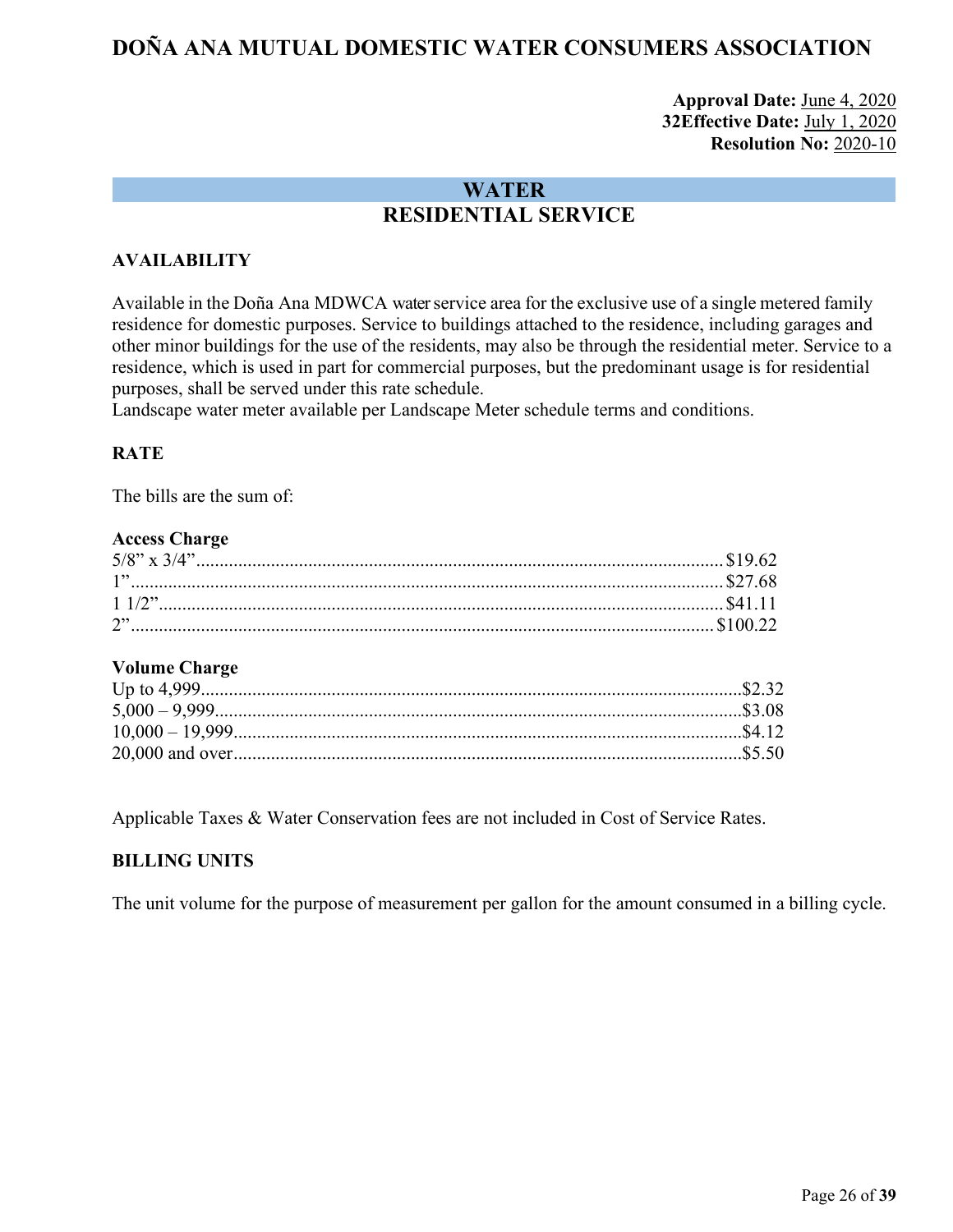## **Approval Date:** June 4, 2020 **32Effective Date:** July 1, 2020 **Resolution No:** 2020-10

## **WATER COMMERCIAL SERVICE**

## <span id="page-27-0"></span>**AVAILABILITY**

Available in the Doña Ana MDWCA water service area for any establishment engaged in the operation of a business, an institution, whether or not for profit, or government entities.

Such enterprises shall include, but not be limited to, clubs, hotels, motels, schools, hospitals, multi-unit complexes, churches, and municipal, county, state, and federal buildings. All commercial service requires an approved backflow prevention device. See Backflow Prevention and Control Policy

Landscape water meter available per Landscape Meter schedule terms and conditions.

## **RATE**

The bills are the sum of:

#### **Access Charge**

#### **Volume Charge**

Applicable Taxes & Water Conservation fees are not included in Cost of Service Rates.

#### **BILLING UNITS**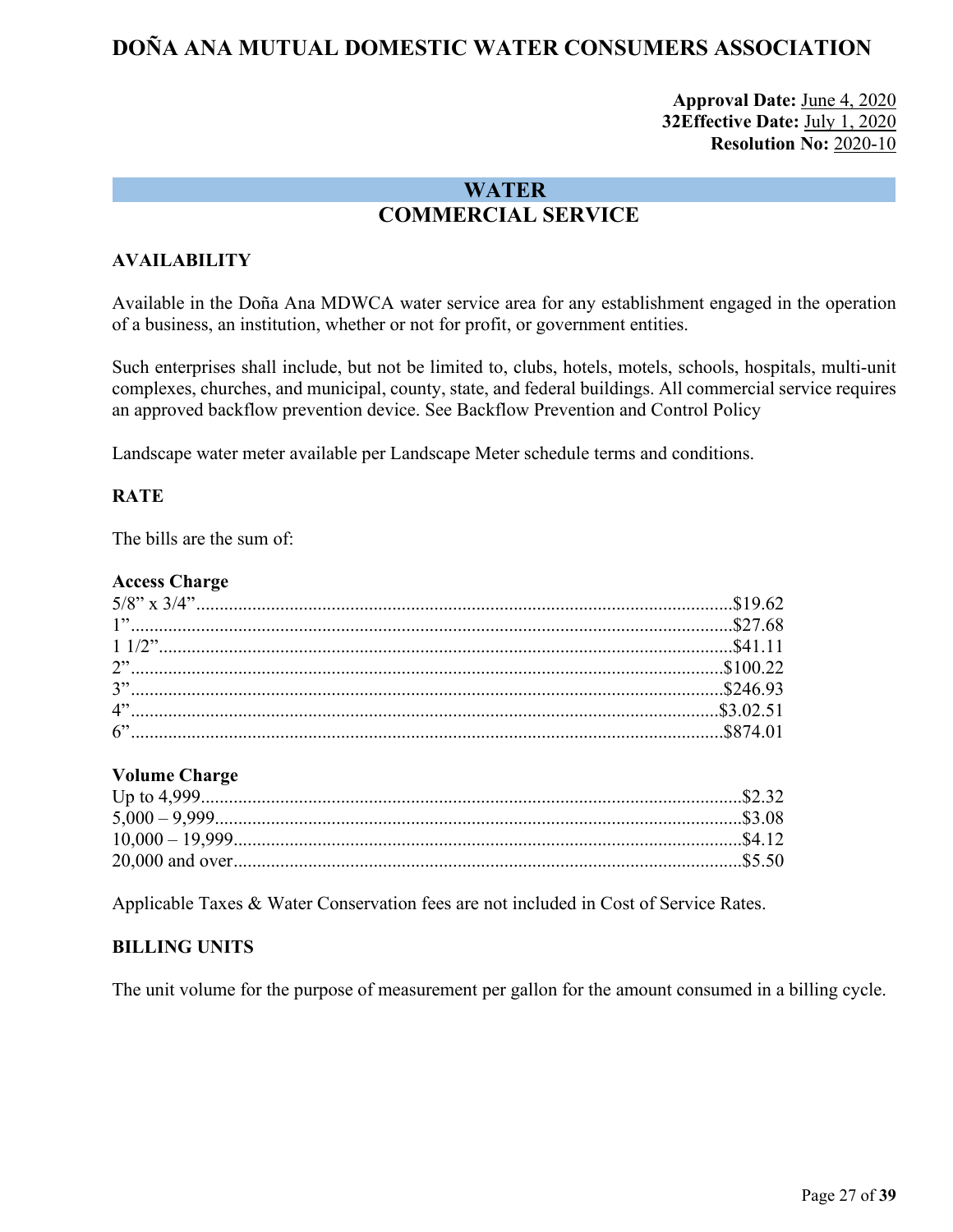## **Approval Date:** June 4, 2020 **32Effective Date:** July 1, 2020 **Resolution No:** 2020-10

## **WATER INDUSTRIAL SERVICE**

## <span id="page-28-0"></span>**AVAILABILITY**

Available in the Doña Ana MDWCA water service area for any establishment engaged in the operation of a business; an institution, whether or not for profit; or a governmental entity.

Such enterprises will include, but not limited to, industrial installations, schools, hotels, motels, municipal, county, or federal buildings, etc.

Landscape water meter available per Landscape Meter schedule terms and conditions.

#### **RATE**

The bills are the sum of:

#### **Access Charge**

#### **Volume Charge**

Applicable Taxes & Water Conservation fees are not included in Cost of Service Rates.

#### **BILLING UNITS**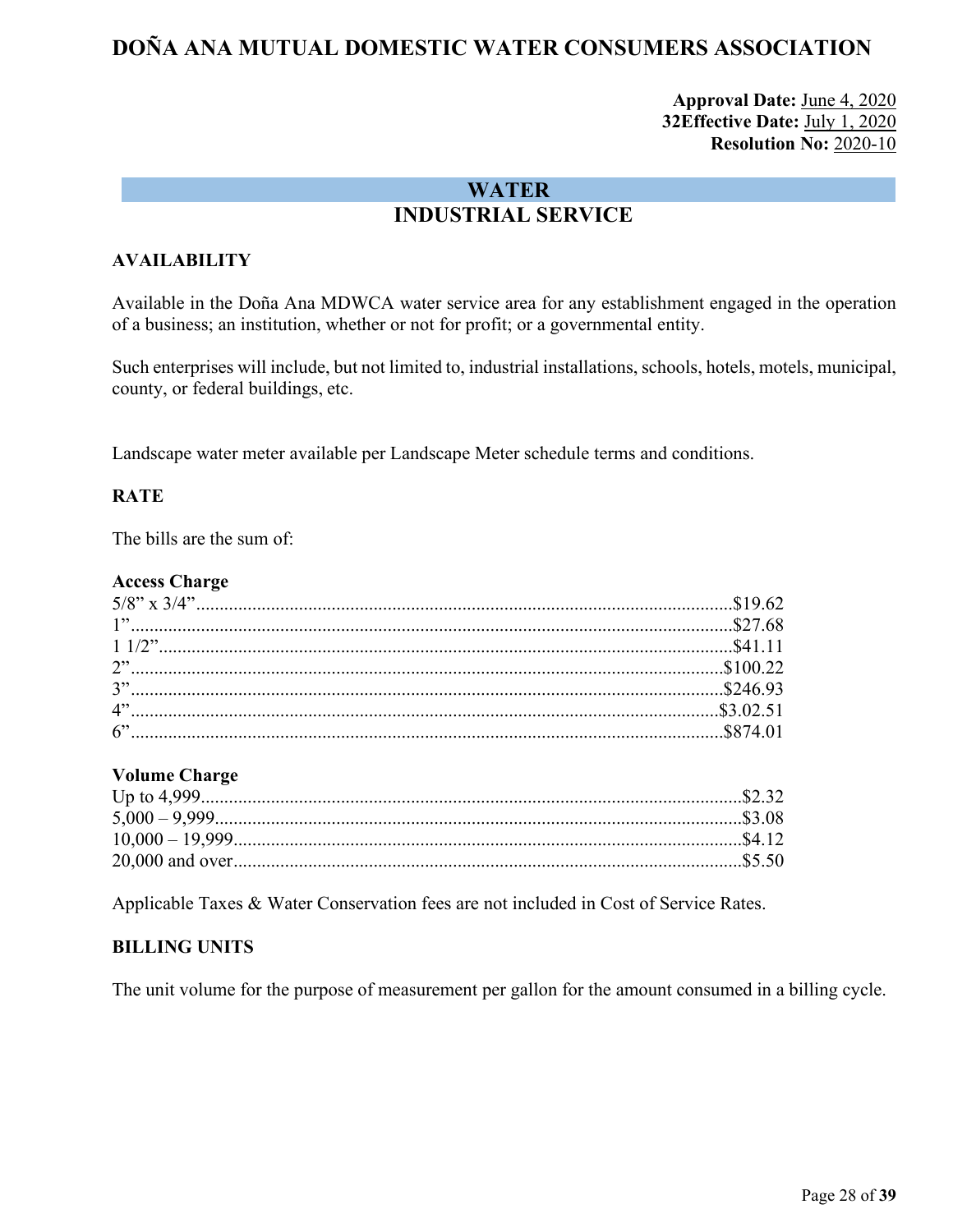## **Approval Date:** June 4, 2020 **32Effective Date:** July 1, 2020 **Resolution No:** 2020-10

## W**ATER BULK WATER SERVICE**

## <span id="page-29-0"></span>**AVAILABILITY**

Available in the Doña Ana MDWCA water service area by permit for use in connection with the construction, alteration or repair of buildings or other similar activities requiring temporary service through hydrant meters.

To protect the water system from contamination, a backflow device (reduced pressure principle assembly) shall be required to be installed on the hydrant meter. Doña Ana MDWCA shall provide the backflow device. A deposit is required to be paid prior to the installation of the hydrant meter and backflow device.

User is responsible for any stolen lost, or damaged meter and/or backflow device and a new deposit will be required for each stolen, lost damaged, or relocated bulk water meter and/or backflow device.

#### **RATE**

The bills are the sum of:

#### **Access Charge**

| <b>Volume Charge</b>                                                                  |  |
|---------------------------------------------------------------------------------------|--|
|                                                                                       |  |
| $5,000-9,999$                                                                         |  |
|                                                                                       |  |
|                                                                                       |  |
| <b>Bulk Hydrant Meter Service Activation or Relocation Charge</b>                     |  |
| <b>Hydrant Meter &amp; Backflow Deposit</b>                                           |  |
|                                                                                       |  |
|                                                                                       |  |
| Applicable Taxes & Water Conservation fees are not included in Cost of Service Rates. |  |
| <b>DII I INC IINITE</b>                                                               |  |

#### **BILLING UNITS**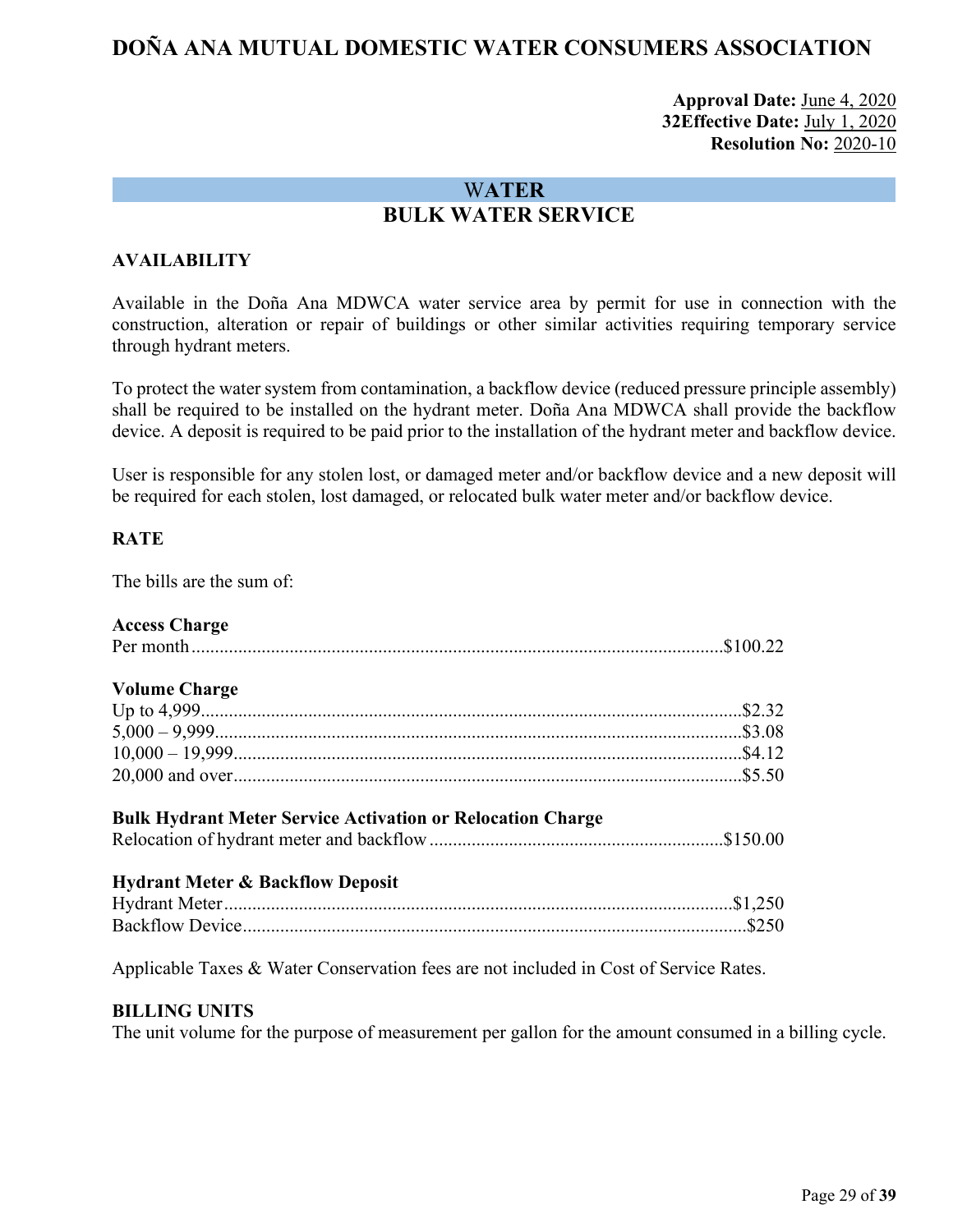## **Approval Date:** June 4, 2020 **32Effective Date:** July 1, 2020 **Resolution No:** 2020-10

## **WATER LANDSCAPING**

## <span id="page-30-0"></span>**AVAILABILITY**

Available in the Doña Ana MDWCA service area to all classes of service for landscape irrigation purposes except for golf courses and municipal parks. The applicable Access and Volume Charges will be billed pursuant to the service schedule determined by the rate class review process conducted annually to determine the appropriate rate classification.

Users requesting landscape metering shall contact Customer Service Department to request all expenses associated with the installation.

#### **RATE**

The bills are the sum of:

#### **Access Charge**

#### **Volume Charge**

Applicable Taxes & Water Conservation fees are not included in Cost of Service Rates.

#### **BILLING UNITS**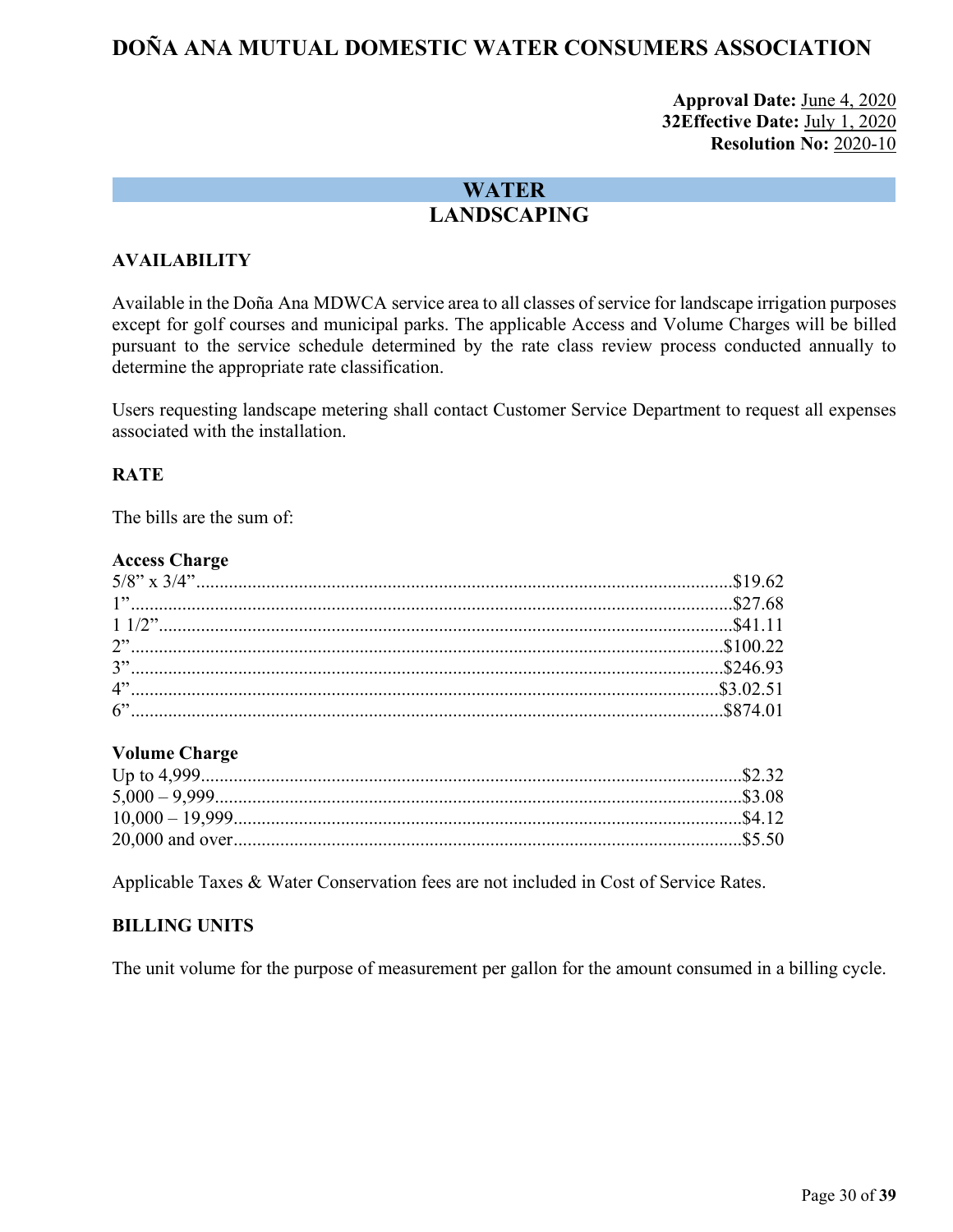## **Approval Date:** June 4, 2020 **32Effective Date:** July 1, 2020 **Resolution No:** 2020-10

## **WASTEWATER RESIDENTIAL SERVICE**

## <span id="page-31-1"></span><span id="page-31-0"></span>**AVAILABILITY**

Available in the Doña Ana MDWCA wastewater service area for the exclusive use of a single water metered family residence for domestic purposes. Service to buildings attached to the residence, including garages and other minor buildings for the use of the residents, may also be through the residential meter. Service to a residence, which is used in part for commercial purposes but the purposes, but the predominant usage is for residential purposes, shall be served under this rate schedule.

#### RATE

The bills are the sum of:

#### **Access Charge**

#### **Volume Charge**

|--|--|--|--|

Applicable Taxes fees are not included in Cost of Service Rates.

#### **BILLING UNITS**

The unit volume for the purpose of measurement per separate meter dwelling unit shall be per gallon. Volume shall be based on 90% of the average of water consumed in December, January, and February billing cycles. If the user history at their active service site is not available, then the residential class water average will be used in the calculation. This volume will be calculated annually and billed monthly as of the billing month of April of each year.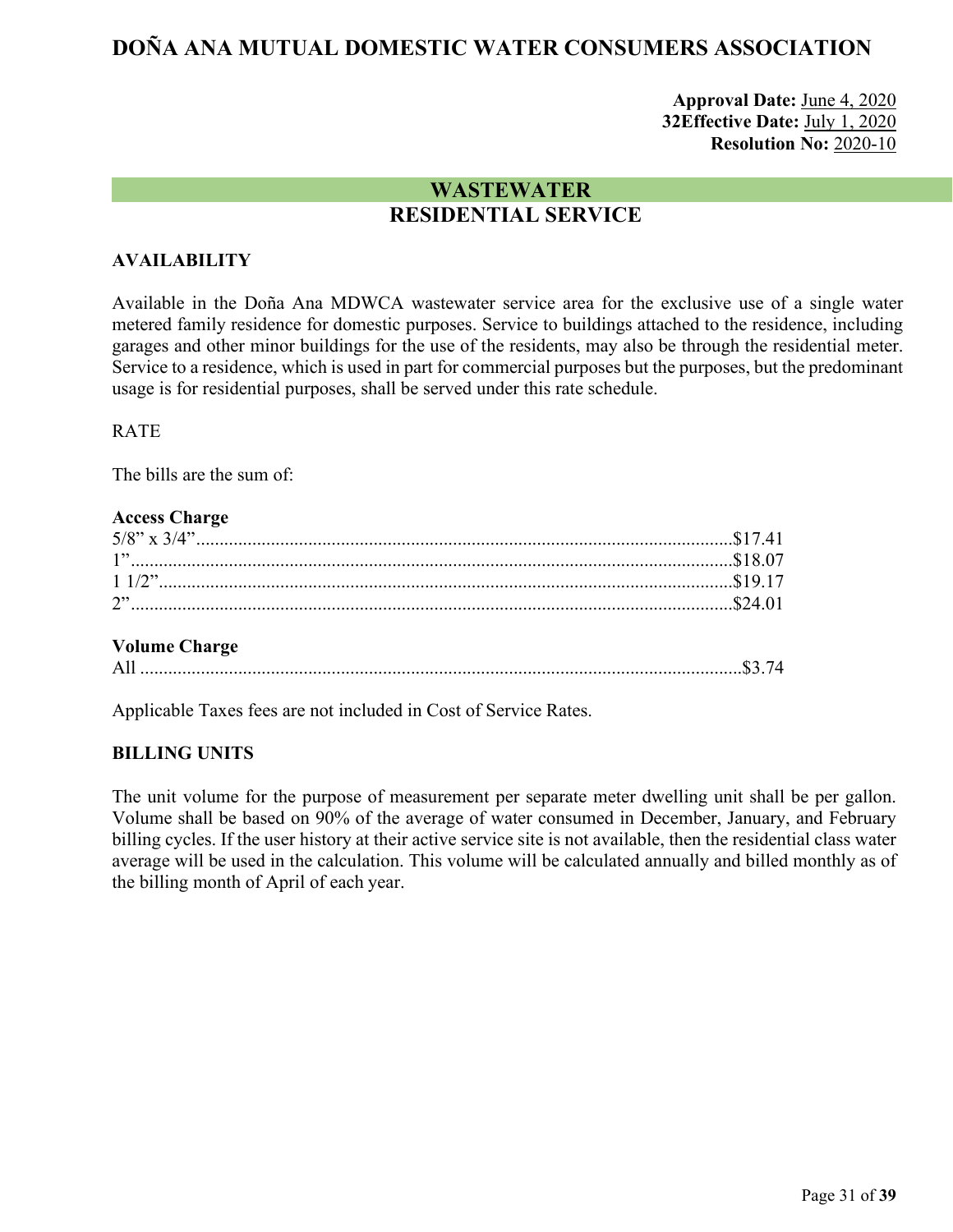## **Approval Date:** June 4, 2020 **32Effective Date:** July 1, 2020 **Resolution No:** 2020-10

## **WASTEWATER COMMERCIAL SERVICE**

## <span id="page-32-0"></span>**AVAILABILITY**

Available in the Doña Ana MDWCA wastewater service area for any establishment engaged in the operation of a business, such enterprises will include, but not be limited to, parks, clubs, hotels, motels, schools, hospitals, churches, parks, municipal, county, state, and federal buildings.

#### **RATE**

The bills are the sum of:

#### **Access Charge**

#### **Volume Charge**

All .................................................................................................................................\$3.74

Applicable Taxes & Water Conservation fees are not included in Cost of Service Rates.

#### **BILLING UNITS**

The unit volume for the purpose of measurement with Doña Ana MDWCA water per separate meter dwelling unit shall be per gallon. Volume shall be based on 90% of the monthly water consumed each month.

The unit volume for the purpose of measurement without Doña Ana MDWCA water per separate dwelling unit shall be per gallon. A meter will be requested to be installed to measure the actual volume that will be billed.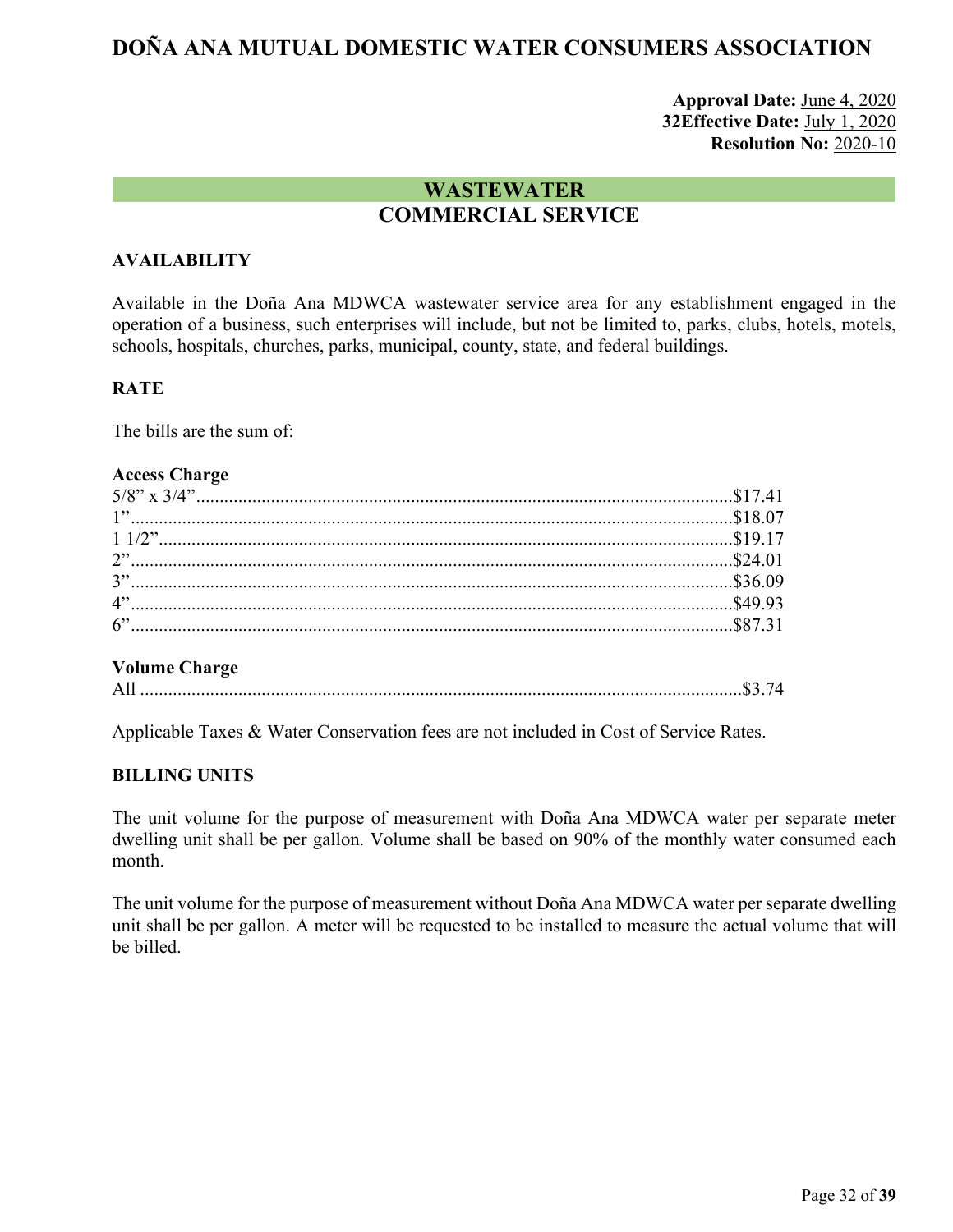## **Approval Date:** June 4, 2020 **32Effective Date:** July 1, 2020 **Resolution No:** 2020-10

## **NEW CONNECTIONS WATER**

<span id="page-33-1"></span><span id="page-33-0"></span>

| <b>Water Connection Charges</b>         |                               |                    |                     |  |
|-----------------------------------------|-------------------------------|--------------------|---------------------|--|
| <b>Meter Size</b>                       | <b>Service Line Up To 25'</b> | <b>Water Right</b> | <b>Total Charge</b> |  |
| 3/4"                                    | \$1,255                       | \$2,000            | \$3,255             |  |
| 1"                                      | \$1,795                       | \$2,500            | \$4,295             |  |
| 1.5"                                    | \$2,660                       | \$3,000            | \$5,660             |  |
| 2"                                      | \$4,125                       | \$4,000            | \$8,125             |  |
| 3"                                      | \$8,580                       | \$6,000            | \$14,580            |  |
| 4"                                      | \$8,890                       | \$8,000            | \$16,890            |  |
| 6"                                      | \$11,340                      | \$12,000           | \$23,340            |  |
| \$400<br>Pavement Cut (up to 3 sq. ft.) |                               |                    |                     |  |

#### *Meter size is determined by the Association.*

Meter Relocation Charge: Same charge(s) as a connection.

#### **\$150 Unable to Connect Service Charge**

This charge shall be made when Doña Ana MDWCA is notified by the user or user's representative that the service site is ready for service and connection and utility personnel have been scheduled to physically connect service, but are unable to connect the service due to, among other things, work site obstructions or incomplete service installation necessary for the utility to perform the necessary and appropriate connection.

#### <span id="page-33-2"></span>**TERMS AND CONDITIONS FOR NEW WATER SERVICE CONNECTION**

When a new meter is requested, this initiates the service connection process for water services. A Service Order for a new water connection shall not be scheduled until all pertinent impact fees as defined in the Development Impact Fee schedule and connection fees are paid. Fees are paid when a utility account is established with Doña Ana MDWCA Customer Service. The new connection for the residential construction site will be coordinated by Doña Ana MDWCA personnel and establish the final location of the water meter.

New residential construction sites that are found connected to the water system without establishing a utility account and bypassing payment of fees and charges for new connection, shall be deemed as theft of service and illegally connected to the water system.

Doña Ana MDWCA shall have the right to disconnect or refuse to connect or reconnect any utility service where there is evidence that theft of utility service (i.e. water connection) has occurred. Doña Ana MDWCA shall immediately disconnect water services and assess the user or user's representative an assessment of \$250.00 per instance of illegal connection. The illegal connection assessment shall be paid in full plus any and all unpaid fees and charges for new connection services and the establishment of a utility account.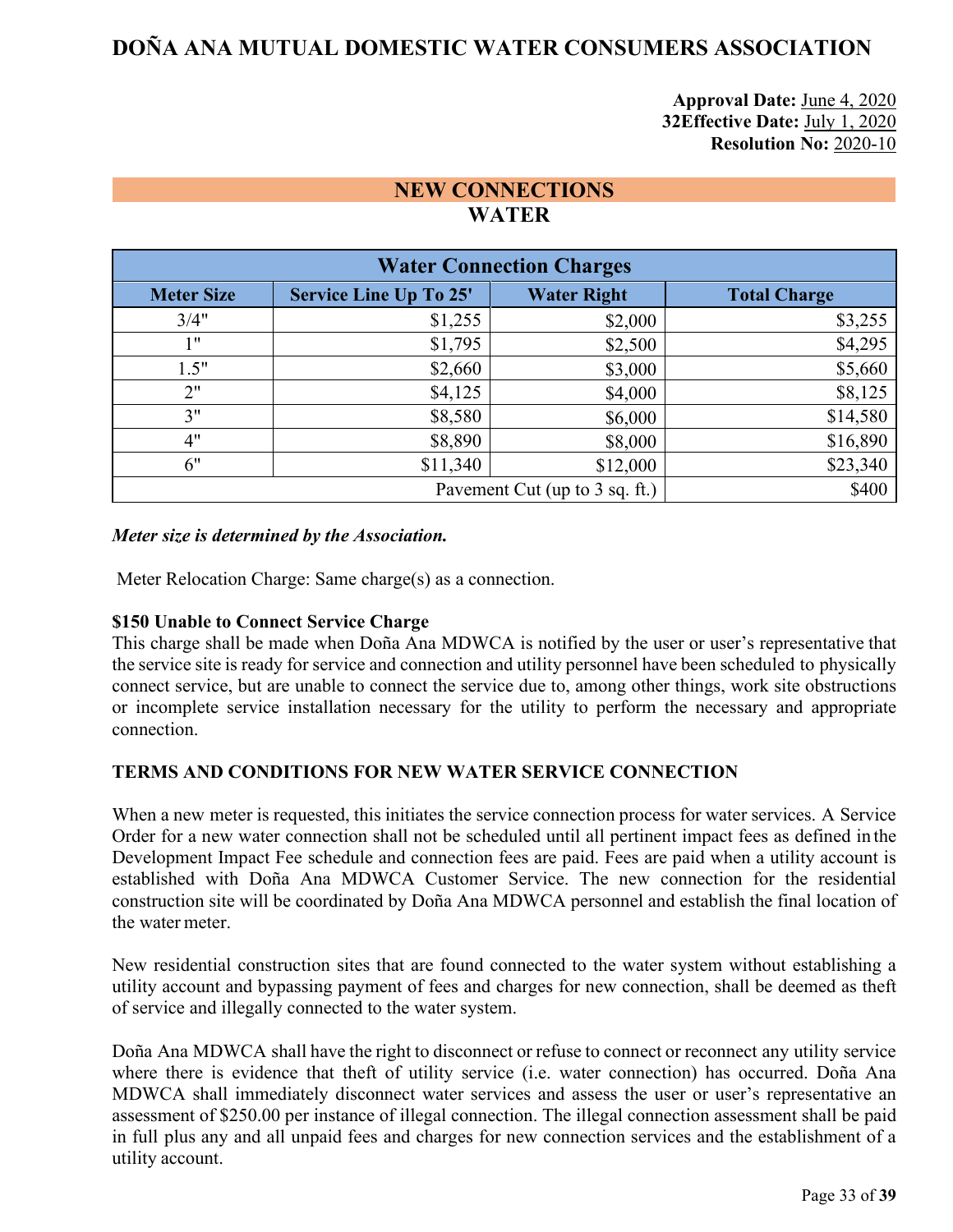**Approval Date:** June 4, 2020 **32Effective Date:** July 1, 2020 **Resolution No:** 2020-10

## **NEW CONNECTIONS WASTEWATER**

<span id="page-34-0"></span>

| <b>WASTEWATER CONNECTION CHARGES</b> |                               |                       |       |  |
|--------------------------------------|-------------------------------|-----------------------|-------|--|
| <b>Line Size</b>                     | <b>Service Line Up To 25'</b> |                       |       |  |
| יי4                                  | \$1,560                       | Pavement Cut (Up to 3 | \$400 |  |
| 6"                                   | \$1,585                       | Sq. Ft)               |       |  |
| Over 6"                              | <b>CALL DEPARTMENT</b>        |                       |       |  |

#### **\$150 Unable to Connect Service Charge**

This charge shall be made when Doña Ana MDWCA is notified by the user or user's representative that the service site is ready for service and connection and utility personnel have been scheduled to physically connect service, but are unable to connect the service due to, among other things, work site obstructions or incomplete service installation necessary for the utility to perform the necessary and appropriate connection.

#### **TERMS AND CONDITIONS FOR NEW WASTEWATER SERVICE CONNECTION**

When a connection is requested, this initiates the service connection process for wastewater services. A Service Order for a new wastewater connection shall not be scheduled until all pertinent impact fees as defined inthe Development Impact Fee schedule and connection fees are paid. Fees are paid when a utility account is established with Doña Ana MDWCA Customer Service. The new connection for the residential construction site will be coordinated by Doña Ana MDWCA personnel and establish the final location of the wastewater connection.

New residential construction sites that are found connected to the wastewater system without establishing a utility account and bypassing payment of fees and charges for new connection, shall be deemed as theft of service and illegally connected to the wastewater system.

Doña Ana MDWCA shall have the right to disconnect or refuse to connect or reconnect any utility service where there is evidence that theft of utility service (i.e. water or wastewater connection) has occurred. Doña Ana MDWCA shall immediately disconnect water services and assess the user or user's representative an assessment of \$250.00 per instance of illegal connection. The illegal connection assessment shall be paid in full plus any and all unpaid fees and charges for new connection services and the establishment of a utility account.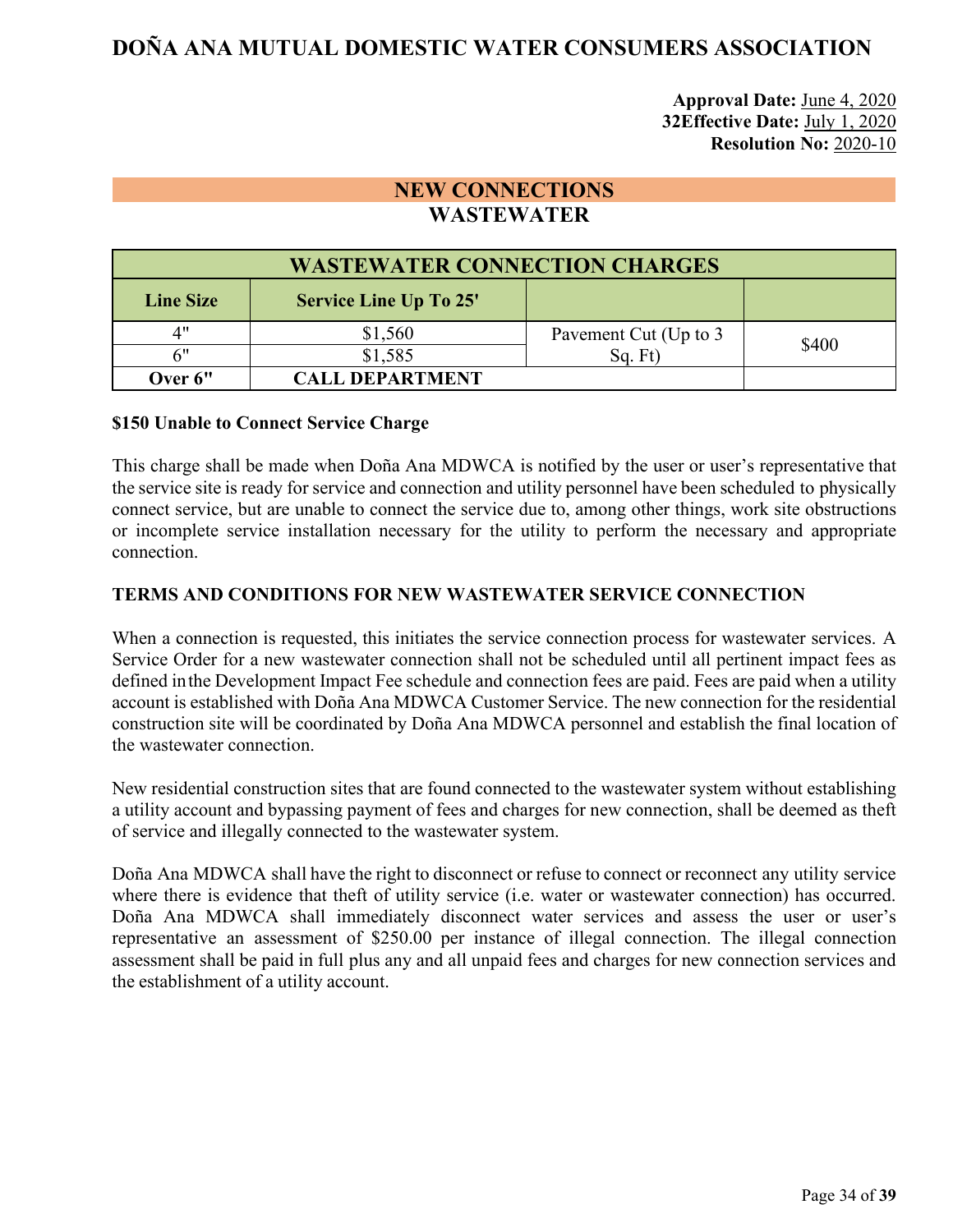## **Approval Date:** June 4, 2020 **32Effective Date:** July 1, 2020 **Resolution No:** 2020-10

## **NEW CONNECTIONS IMPACT FEES**

<span id="page-35-0"></span>A Water and Wastewater Development Impact Fee is assessed for each new connection to the Doña Ana MDWCA water and wastewater system based on water meter size.

The fee is also applicable to any increase in size of an existing meter. The fee will be assessed for any such increase in an amount representing the difference between the fee that would be imposed for the existing meter size and the fee imposed for the size of the proposed meter.

| <b>WATER &amp; WASTEWATER IMPACT FEES</b> |                    |                               |                    |                   |                                                 |                                                     |
|-------------------------------------------|--------------------|-------------------------------|--------------------|-------------------|-------------------------------------------------|-----------------------------------------------------|
| <b>WATER IMPACT</b><br><b>FEES</b>        |                    | <b>WASTEWATER IMPACT FEES</b> |                    |                   |                                                 |                                                     |
| <b>Meter Size</b>                         | <b>Residential</b> | <b>Commercial</b>             | <b>Residential</b> | <b>Commercial</b> | <b>Treatment Fee</b><br>(Picacho Hills<br>Area) | <b>Treatment</b><br>Fee (All<br><b>Other Areas)</b> |
| $3/4 \times 5/8"$                         | \$1,642.00         | \$1,642.00                    | \$777.20           | \$777.20          | \$1,165.80                                      | \$1,943.00                                          |
| 1"                                        | \$3,613.00         | \$3,613.00                    | \$1,438.40         | \$1,438.40        | \$2,157.60                                      | \$3,596.00                                          |
| 1.5"                                      | \$6,359.00         | \$6,359.00                    | \$2,876.40         | \$2,876.40        | \$4,314.60                                      | \$7,191.00                                          |
| 2"                                        | \$17,908.00        | \$17,908.00                   | \$4,602.00         | \$4,602.00        | \$6,903.00                                      | \$11,505.00                                         |
| 3"                                        | \$42,844.00        | \$42,844.00                   | \$9,484.40         | \$9,484.40        | \$14,226.60                                     | \$23,711.00                                         |
| 4"                                        | \$65,005.00        | \$65,005.00                   | \$19,430.00        | \$19,430.00       | \$29,145.00                                     | \$48,575.00                                         |
| 6"                                        | \$122,037.00       | \$122,037.00                  | \$38,860.00        | \$38,860.00       | \$58,290.00                                     | \$97,150.00                                         |

## **COLLECTION OF FEE**

The Impact Fee may be paid in full at time of application for service or payable in up to 48 monthly payments at 4% annual interest. This installment payment option is available only to Residential and Non-Rental water connections and to the property owners thereof.

## **GENERAL TERMS-APPLICABLE TO ALL IMPACT FEES**

For property owners who enter into an installment payment option, whether they are the utility user or not (in the case of renters/lessees), the monthly payment amount will be billed to the property owner. Failure to pay the sums due may result in termination of all Association utility service to the property; in a lien being filed on the property; and in any other collection remedy available to the Association. In the event the property owner sells or transfers ownership of the property when there is a User Surcharge balance due, the full unpaid balance is due on or before Association utility service for the property is transferred to a new user. The "due on sale or transfer" requirement also applies to foreclosure, deed in lieu of foreclosure, or short sales, and to probate or death transfers. No penalties will be assessed for early payment of the development impact fee amount.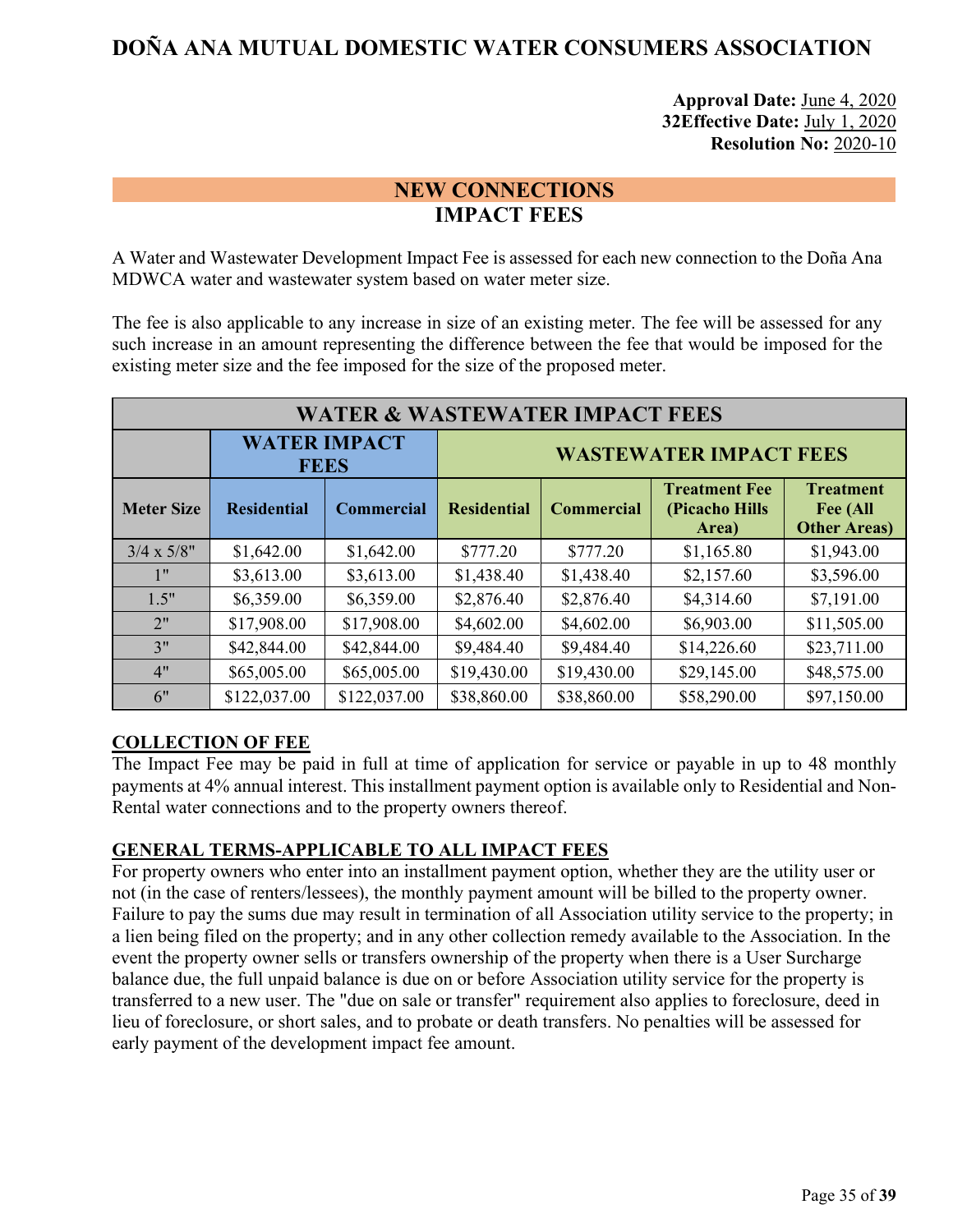**Approval Date:** June 4, 2020 **32Effective Date:** July 1, 2020 **Resolution No:** 2020-10

## **DEVELOPMENT FEES SUBDIVISION FEE SCHEDULE**

<span id="page-36-1"></span><span id="page-36-0"></span>Below is a list of fees associated with a request to serve a new development. The Association does require that all fees be paid at the time of the request and that all plans submitted must be stamped by a NM Licensed Engineer. Only complete plan sets will be reviewed; we strive to have a plan set review completed within 30 days.

| Fire Flow Test Only                              | \$250 per hydrant            |  |
|--------------------------------------------------|------------------------------|--|
|                                                  | + Water Usage                |  |
|                                                  |                              |  |
| <b>Residential Fire Flow Analysis</b>            | \$2,000                      |  |
| Up to 24 Lots                                    |                              |  |
| Subdivisions with 25-99 lots                     | $+$ \$20 per lot 25 – 99     |  |
| Subdivisions with $100 +$ lots                   | $+$ \$10 per lot 100 & Above |  |
|                                                  |                              |  |
| Commercial or Industrial Lot Fire Flow Analysis  | \$3,000                      |  |
|                                                  |                              |  |
| <b>Subdivision Plan Review (Up to 3 Reviews)</b> |                              |  |
| Water or Wastewater Only                         | \$1,000                      |  |
| Up to 24 lots                                    |                              |  |
| Subdivisions with $25 +$ lots                    | $+$ \$15 per lot             |  |
|                                                  |                              |  |
| Water & Wastewater                               | \$1,600                      |  |
| Up to 24 lots                                    |                              |  |
| Subdivisions with $25 +$ lots                    | $+$ \$20 per lot             |  |

*All above fees are subject to tax.*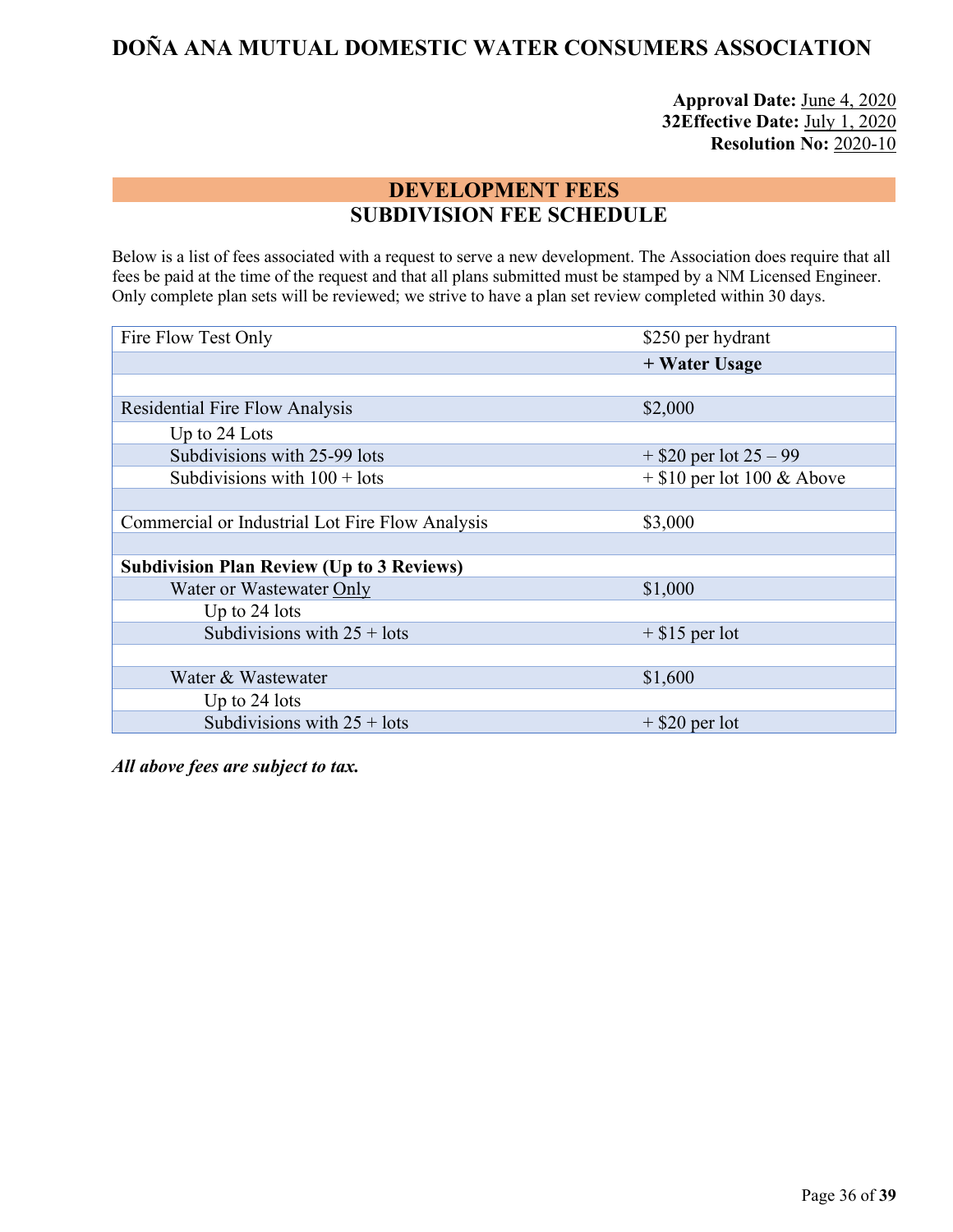## **Approval Date:** June 4, 2020 **32Effective Date:** July 1, 2020 **Resolution No:** 2020-10

## **DEVELOPMENT FEES WATER RIGHT FEE SCHEDULE**

<span id="page-37-0"></span>The following policy applies to all applications for water service submitted to the Association by subdivides, developers or commercial users beginning July 1, 2019 unless the Applicant has submitted a Dona Ana County or City of Las Cruces approved subdivision plat by September 30, 2019.

- 1. Any development proposing to connect to the Association that is not a family exempt subdivision shall be required to transfer ownership of sufficient water rights to meet the needs of the subdivision.
- 2. The developer must provide the Association with the water rights information at the time service is requested so that the proposed water rights can be evaluated for suitability. The developer may submit water rights information at any time during the development and plan approval process for evaluation. The Association shall notify the Developer within thirty (30) days of the date of submission of the water rights information if the proposed rights are suitable and acceptable to the Association.
- 3. The water rights transferred to the Association must be groundwater rights with a priority date not later than 1960 in the amount of  $\frac{1}{2}$  of an acre foot per year (consumptive use) for each house, single family residential lot, or residential unit (i.e. within multiple unit apartments, etc. sought to be served by Dona Ana Mutual Domestic Water Consumers Association The Association shall determine on a case by case basis, the water rights conveyance requirement for commercial, industrial or similar type of use other than residential, that is proposed to be served by the Association, if it has the ability to serve such commercial or industrial uses.
- 4. The Office of the State Engineer may also determine the amount of water rights required to serve the effected land to be a different quantity. The Board of Directors shall accept the larger of the amount of needed water rights as between the Office of the State Engineer's determination and the Board's as set forth in this policy.
- 5. Prior to connecting any new connections in a subdivision, the developer must change the point of diversion and place of use of the water rights to the Association's closest point of diversion.
- 6. Upon approval by the Office of the State Engineer of the change of place of use and point of diversion, the developer shall transfer ownership of the water rights to the Association.
- 7. Where it can be shown to the satisfaction of the Association that a parcel of land identified in an application does not have appurtenant pre-1960 groundwater rights and after due diligence and reasonable efforts the Developer is unable to obtain sufficient water rights at the then current fair market value as determined by a current appraisal of the water rights by a licensed appraiser, the Association in its discretion may allow the Developer to pay to the Association a sum equivalent to the value of the amount of water necessary to offset the consumptive use that would result from the existing and future development of the lands effected in the application. Until changed by Resolution of the Board of Directors, the sum is fixed at \$3,500 per acre-foot of groundwater rights. The cash payment shall be made at a time designated by the Board of Directors, after considering the application, but shall be before delivering water service. The manner of payment shall be determined by the Board of Directors of the Association.
- 8. The Association shall determine the acceptability of all groundwater or surface water rights proposed for conveyance and may reject those deemed inadequate due to later priority dates or other matters of concern to the Association based upon Office of the State Engineer records, EBID records or other public records.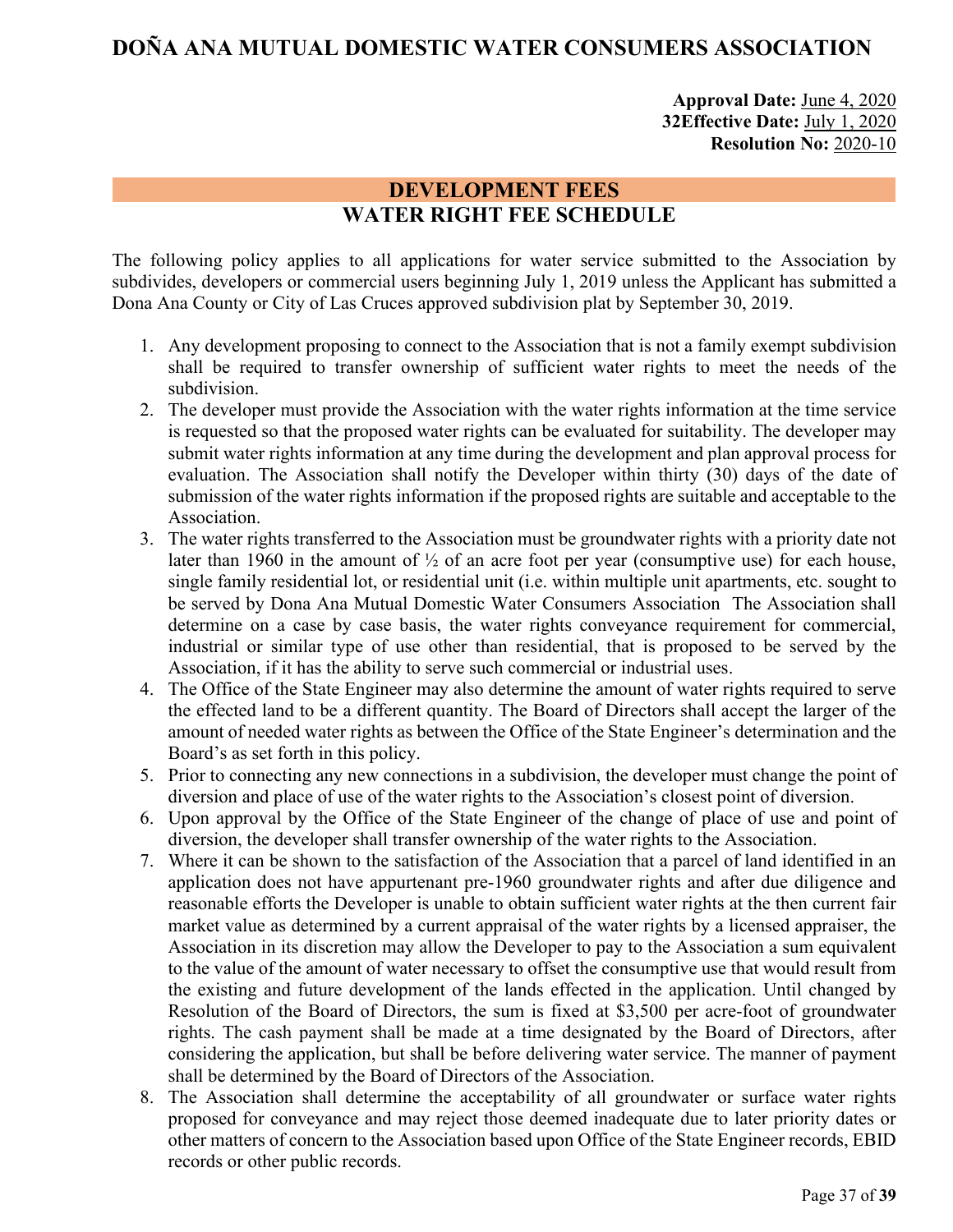**Approval Date:** June 4, 2020 **32Effective Date:** July 1, 2020 **Resolution No:** 2020-10

- 9. All conveyances of water rights provided for in this policy shall comply with applicable laws of the State of New Mexico, rules and regulations and applicable permit or license conditions of the New Mexico Office of the State Engineer.
- 10. If any portion of this policy shall be declared unconstitutional or invalid by a judgment or decree of any court of competent jurisdiction, such unconstitutionality or invalidity shall not affect any of the remaining portions of this policy.
- 11. This policy shall be interpreted pursuant to the laws of the State of New Mexico.